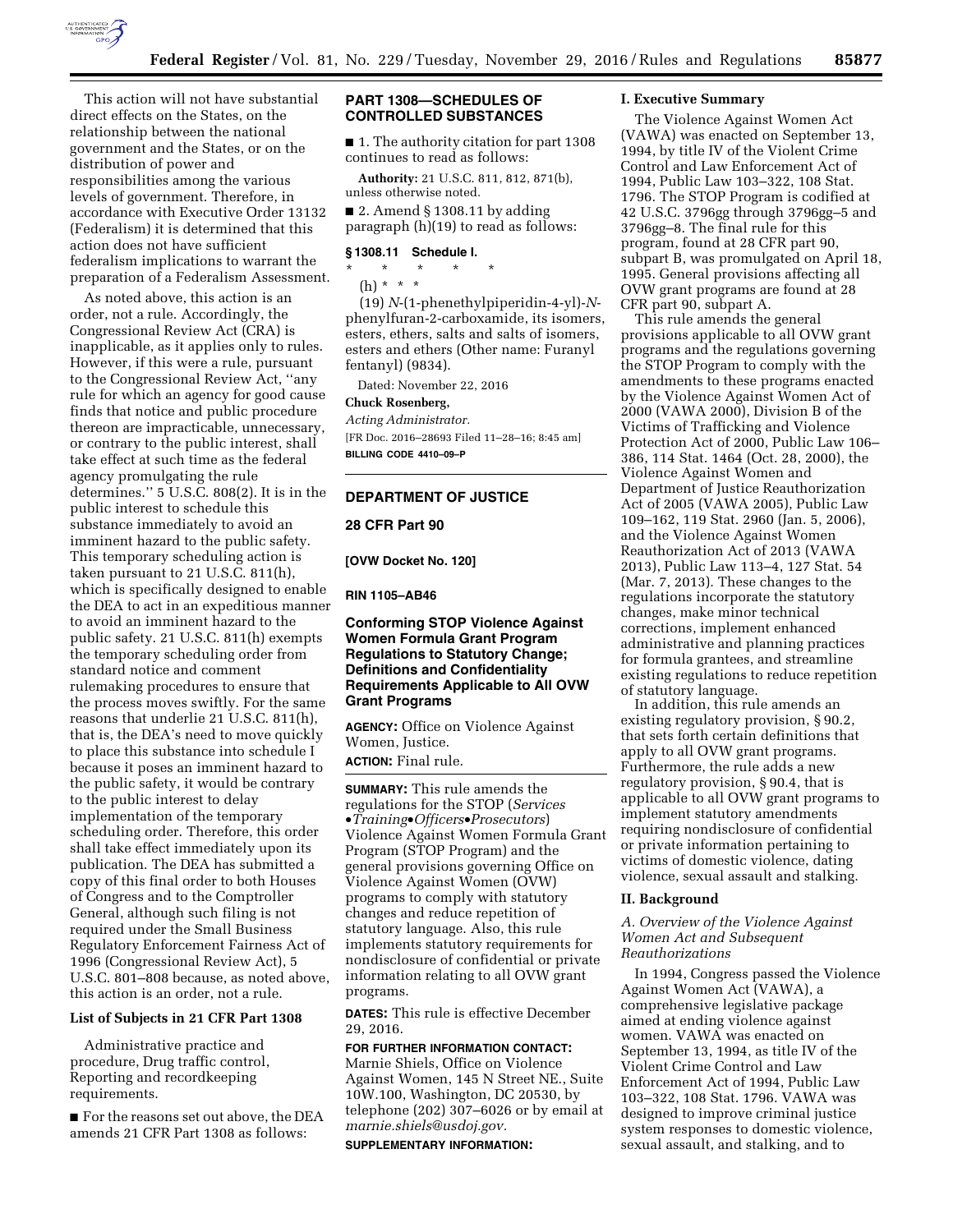increase the availability of services for victims of these crimes. VAWA was reauthorized and amended in 2000, 2005, and 2013, with each new reauthorization making improvements to the law and adding new programs and provisions.

VAWA recognized the need for specialized responses to violence against women given the unique barriers that impede victims from accessing assistance from the justice system. To help communities develop these specialized responses, VAWA authorized the STOP Program, among others. *See* 42 U.S.C. 3796gg through 3796gg–5 and 3796gg–8; 28 CFR part 90, subpart B.

VAWA requires a coordinated community response to domestic violence, dating violence, sexual assault and stalking crimes and encourages jurisdictions to bring together stakeholders from multiple disciplines to share information and to improve community responses. These often include victim advocates, police officers, prosecutors, judges, probation and corrections officials, health care professionals, and survivors. In some communities, these multidisciplinary teams also include teachers, leaders within faith communities, public officials, civil legal attorneys, health care providers, advocates from population-specific community-based organizations representing underserved populations, and others.

VAWA's legislative history indicates that Congress passed VAWA to improve justice system responses to violence against women. For example, Congress wanted to encourage jurisdictions to treat domestic violence as a serious crime, by instituting comprehensive reforms in their arrest, prosecution, and judicial policies. Congress was further interested in giving law enforcement and prosecutors the tools to pursue domestic violence and sexual assault cases without blaming victims for behavior that is irrelevant in determining whether a crime occurred, while discouraging judges from issuing lower sentences for sexual assault crimes than for other violent crimes. VAWA was intended to bring an end to archaic prejudices throughout the justice system, provide support for victims and assurance that their attackers will be prosecuted, and focus criminal proceedings on the conduct of attackers rather than the conduct of victims.1

VAWA added a part T to the Omnibus Crime Control and Safe Streets Act of

1968, Public Law 90–351, codified at 42 U.S.C. 3711 *et seq.,* titled Grants to Combat Violent Crimes Against Women, which authorizes four OVWadministered grant programs, including the STOP Program. STOP Program grants are awarded by population-based formula to states to develop and strengthen the justice system's response to violence against women and to support and enhance services for victims.

On October 28, 2000, Congress enacted the Violence Against Women Act of 2000 (VAWA 2000), Division B of the Victims of Trafficking and Violence Protection Act of 2000, Public Law 106–386, 114 Stat. 1464. VAWA 2000 continued and strengthened the federal government's commitment to helping communities change the way they respond to violence against women. VAWA 2000 reauthorized critical grant programs, established new programs, and strengthened federal law. It had an emphasis on increasing responses to victims of dating violence and expanding options and services for immigrant and other vulnerable victims.

VAWA 2000 made several changes relevant to the STOP Program. First, it amended the statutory purposes for which grant funds may be used. Second, it clarified the eligibility of courts as subgrantees. Third, it modified the requirement under the STOP Program that, to be eligible for funding, states must certify that victims not bear the costs for certain filing fees related to domestic violence cases. Finally, it added a new provision applicable to all OVW grant programs requiring grantees to report on the effectiveness of activities carried out with program funds.

On January 5, 2006, Congress enacted the Violence Against Women and Department of Justice Reauthorization Act (VAWA 2005), Public Law 109–162, 119 Stat. 2960. VAWA 2005 strengthened provisions of the previous Acts, including revising the STOP Program, and created a number of new grant programs. It also created a set of universal definitions and grant conditions, including a confidentiality provision, that apply to all programs authorized by VAWA and subsequent legislation. VAWA 2005 had an emphasis on enhancing responses to sexual assault, youth victims, and victims in Indian country. Its provisions included new sexual-assault-focused programs, the addition of sexual assault to a number of OVW grant programs, new youth-focused programs, and the creation of a comprehensive violence against women program for tribal governments.

The revisions to the STOP Program made by VAWA 2005 included adding new purpose areas to the program and modifying the requirements for the development of state implementation plans, the allocation of funds to subgrantees, and documentation of consultation with victim service programs. VAWA 2005 also required that the regulations governing the program ensure that states would recognize and meaningfully respond to the needs of underserved populations and distribute funds intended for culturally specific services—for which the Act created a new set-aside equitably among culturally specific populations. It further amended the certification requirement under the program related to payment for forensic medical exams for victims of sexual assault and added new certifications related to prohibiting the use of polygraph examinations in sexual assault cases and to judicial notification to domestic violence offenders of laws prohibiting their possession of a firearm.

On March 7, 2013, Congress enacted the Violence Against Women Reauthorization Act of 2013 (VAWA 2013), Public Law 113–4, 127 Stat. 54. VAWA 2013 made further improvements to the OVW grant programs, including several new requirements for the STOP Program. It also included two new historic provisions, one extending civil rights protections based on gender identity and sexual orientation and another recognizing the inherent jurisdiction of Indian tribes to prosecute non-Indians who commit certain domestic violence offenses in Indian country.2

VAWA 2013 amended the universal definitions and grant conditions established by VAWA 2005 for all OVW grant programs and amended and added to the STOP Program purpose areas. It also amended the requirements under the STOP Program that states develop and submit with their applications and implementation plan—including documentation of planning committee members' participation in the development of the plan—and consult

<sup>1</sup>*See* S. Rep. No. 103–138, at 37–48 (Sept. 10, 1993).

<sup>2</sup>These two provisions are not addressed in this rule but were addressed in a set of frequently asked questions on the new civil rights provision and in two **Federal Register** notices related to the implementation of the new provision on tribal jurisdiction. *See* U.S. Department of Justice, Office of Justice Programs, Office for Civil Rights, ''Frequently Asked Questions: Nondiscrimination Grant Condition in the Violence Against Women Reauthorization Act of 2013'' (April 9, 2014), *available at: [http://www.justice.gov/sites/default/](http://www.justice.gov/sites/default/files/ovw/legacy/2014/06/20/faqs-ngc-vawa.pdf) [files/ovw/legacy/2014/06/20/faqs-ngc-vawa.pdf;](http://www.justice.gov/sites/default/files/ovw/legacy/2014/06/20/faqs-ngc-vawa.pdf)*  Pilot Project for Tribal Jurisdiction Over Crimes of Domestic Violence, 78 FR 35961 (June 14, 2013); Pilot Project for Tribal Jurisdiction Over Crimes of Domestic Violence, 78 FR 71645 (Nov. 29, 2013).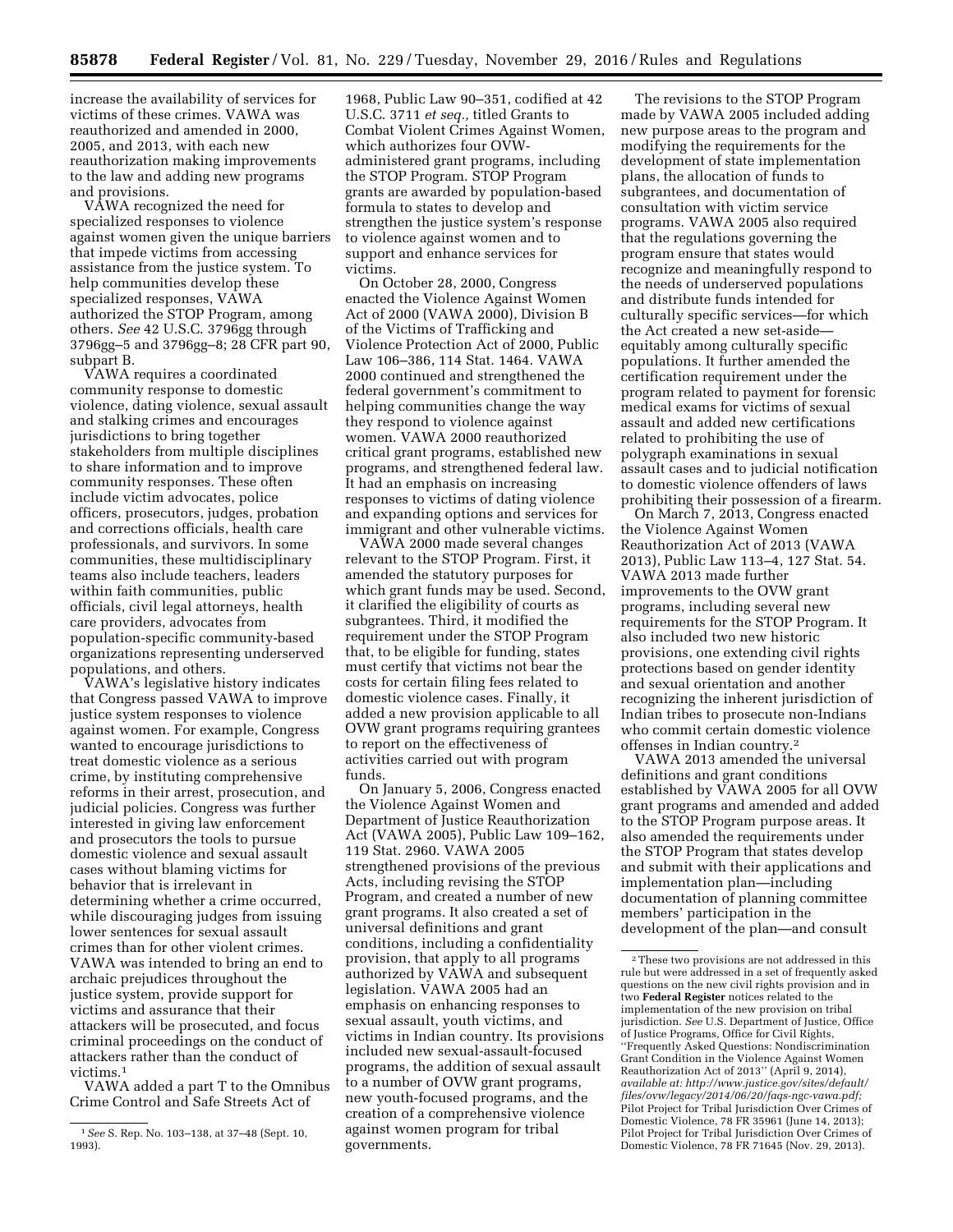and coordinate with a variety of entities and stakeholders. VAWA 2013 modified the allocation requirements governing STOP subgrants, creating a set-aside for projects addressing sexual assault, and made changes to the statute's requirement that states provide matching funds for their grant awards. It also made several changes to provisions governing payment for forensic medical exams for sexual assault victims and certain filing costs related to cases of domestic violence, dating violence, sexual assault, and stalking.

## *B. History Regarding the STOP Program and General Provisions Applicable to OVW Grant Programs*

The STOP Program regulations and general provisions were originally promulgated in April, 1995. On December 30, 2003, OVW published a proposed rule to clarify the match requirement for the STOP Program, which was never finalized and subsequently was superseded by changes to the statute made by VAWA 2005. On January 21, 2004, section 90.3, regarding participation by faith based organizations was added to the general provisions. OVW published the Notice of Proposed Rulemaking for the current update on May 11, 2016 at 81 **Federal Register** 29215. In developing the proposed rule, OVW held a series of listening sessions with relevant constituencies to solicit input on updating the STOP Program regulations and general provisions. The specific sessions were focused on state STOP Program administrators, state coalitions, culturally specific and underserved populations, tribes and tribal coalitions, nonprofit organizations, and the justice system. Comments on the proposed rule were due by July 11, 2016.

#### *C. Costs and Benefits*

As discussed in more detail under Executive Orders 12866 and 13563 (in the Regulatory Review discussion below), the rule clarifies the statutory requirements, but does not alter the existing program structure. Updating the existing regulations to clearly and accurately reflect the statutory parameters will facilitate state compliance with VAWA, and thus avoid potentially costly non-compliance findings.

## **III. Discussion of Comments and Changes Made by This Rule**

As discussed above, this rule updates the regulations for the STOP Program and the general provisions governing OVW grant programs, including definitions and requirements for

nondisclosure of confidential victim information, to comply with statutory changes and reduce repetition of statutory language. The structure and section numbering of the proposed rule has not been changed in the final rule, but some of the specific provisions have, as described below.

## *A. Summary of Comments and Changes from the Proposed Rule*

OVW received 12 comments from state STOP grant administrators, national organizations focusing on violence against women, one state domestic violence coalition, individuals, and one creator of a cloudbased database for domestic violence and sexual assault service providers. Comments generally fell into six categories: (1) Reducing administrative burdens on state administering agencies, (2) encouraging victim-centered best practices, (3) clarifying requirements about the states' STOP implementation planning processes, (4) clarifying other STOP Program requirements, particularly those related to underserved and culturally specific populations, (5) clarifying the statutory confidentiality provision that restricts the release of victim identifying information, and (6) enhancing language access. The most significant changes in response to the comments are as follows:

1. Changed the definition of ''prevention'' to clarify the difference between primary and secondary prevention (90.2(d)).

2. Provided additional detail and clarification regarding the confidentiality provision (90.4(b)).

3. Provided additional guidance to states on assessing qualifications of applicants for the culturally specific set aside of funds and clarified that they are encouraged to exceed the minimum statutory set aside of three percent  $(90.11(c)(3))$ .

4. Increased the time period covered by state implementation plans from three years to four (90.12(a)).

5. Clarified the requirement to consult with various entities in the process of developing and updating implementation plans and the documentation required regarding such consultation (90.12(b) and (c)).

6. Clarified that, if the Prison Rape Elimination Act (PREA) requirements no longer apply to the STOP Program, then states will not need to address PREA compliance in their implementation plans and that only states that submitted assurances under PREA need to submit information on how they will spend the funds toward

coming into compliance with PREA  $(90.12(g)(7))$ .

7. Clarified when states may reallocate returned STOP funds and funds from allocations for which the state did not receive sufficient applications (90.25).

# *B. Overarching Comments*

OVW received one comment expressing overall support for the proposed rule. OVW also received an overarching comment stating that the commenter would like to see more flexibility in categories within the STOP Program to better meet victim needs, such as more flexibility in emergency victim assistance. As long as a particular cost is related to victim safety and allowable under the cost principles in 2 CFR part 200, states have flexibility regarding how to use victim service funds. For example, states may use STOP funds to support emergency transportation, medical expenses, and other necessities where needed for victim safety. Because states already have considerable discretion to direct funding to emergency victim assistance, no change was made in the final rule. The other comments all pertained to specific sections of the proposed rule.

# *C. Definitions and Confidentiality Requirements Applicable to All OVW Grant Programs*

VAWA 2005 established universal definitions and grant conditions for OVW grant programs, and VAWA 2013 amended these provisions. One of these grant conditions protects the confidentiality and privacy of persons receiving victim services for the purpose of ensuring victim safety. This section discusses the comments received on Subpart A, the definitions and grant conditions sections of the proposed rule, including provisions dealing with confidentiality, and any changes made to this subpart in the final rule.

#### § 90.1. General

Section 90.1 provides general information, including specification of which statutes are implemented by the rule and an explanation of the different subparts of the rule. In the final rule OVW also has added language to clarify to which grants and subgrants this updated rule will apply. Specifically, it will take effect with grants issued by OVW after the effective date of the rule (30 days from publication in the **Federal Register**). For subgrants, it will take effect with subgrants issued by states under the STOP and Sexual Assault Services Formula Grant Programs after that date, even if such subgrants are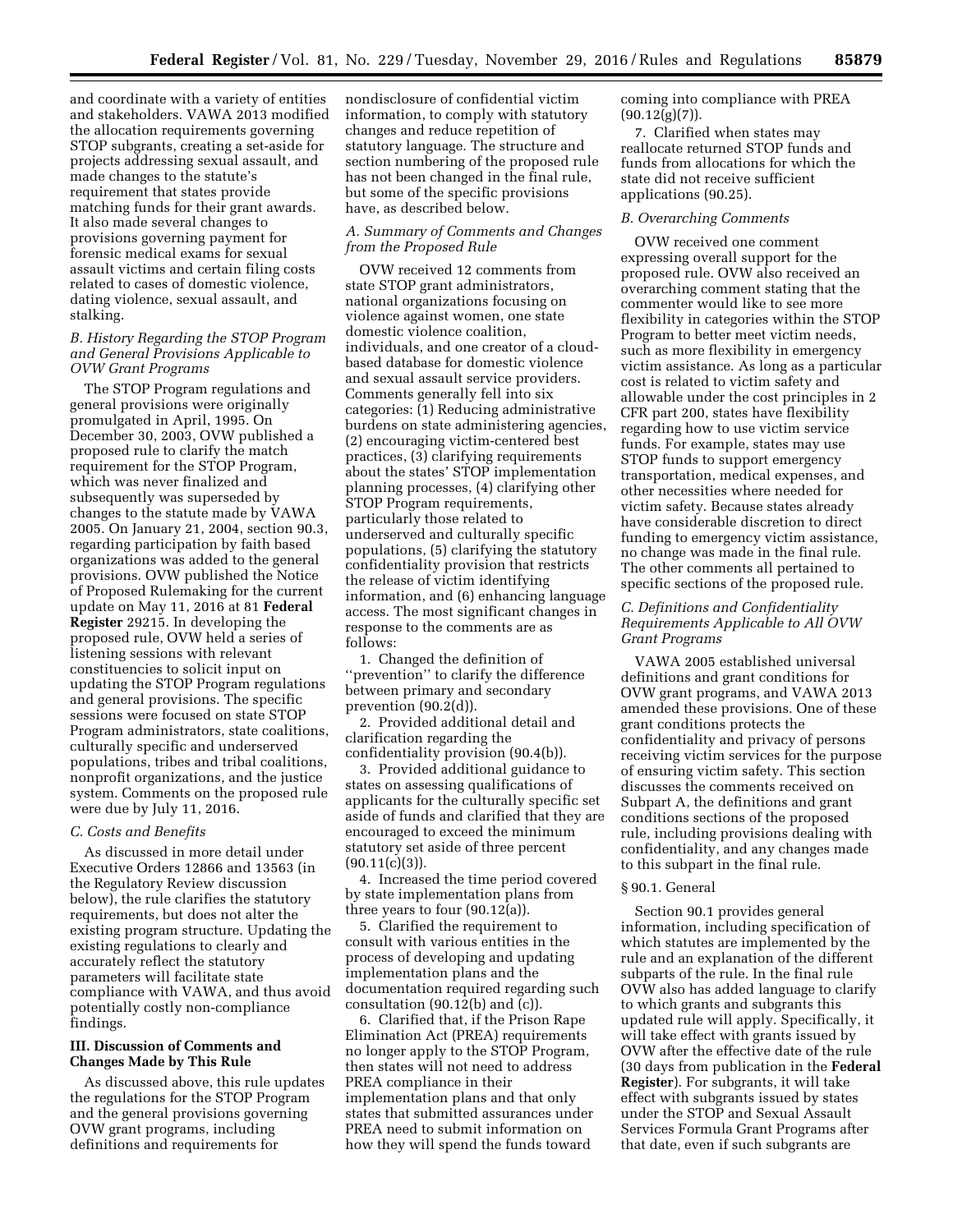made with grant funds awarded by OVW prior to that date.

# § 90.2. Definitions

The universal definitions added by VAWA 2005, codified at 42 U.S.C. 13925(a), superseded previous programspecific definitions originally enacted in 1994. The rule revises the definitions section of part 90, 28 CFR 90.2, by removing definitions from the existing regulations that are codified in statute, adding definitions for terms that are used in statute but not defined, and clarifying statutory definitions that, based on OVW's experience managing its grant programs, require further explanation.

Section 90.2 currently contains definitions for the following terms: Domestic violence, forensic medical examination, Indian tribe, law enforcement, prosecution, sexual assault, state, unit of local government, and victim services. This rule removes the definitions for domestic violence, Indian tribe, law enforcement, sexual assault, state, and victim services, as they all appear in the statute and do not need further clarification.

The rule revises the definition of ''forensic medical examination,'' a term that is used but not defined in a statutory provision directing that states, Indian tribal governments, and units of local government may not receive STOP Program funds unless they incur the full out-of-pocket cost of forensic medical exams for victims of sexual assault. *See*  42 U.S.C. 3796gg–4(a)(1). The rule changes the list of minimum elements that the exam should include to bring the definition in line with best practices for these exams as they have developed since part 90 was implemented in 1995, and, in particular, with the Department of Justice's national protocol for sexual assault medical forensic examinations (SAFE Protocol), which was updated in April 2013.3 OVW received several comments on this definition. Three commenters recommended adding ''obtaining informed consent'' to the definition and two of them also suggested adding an assessment of the patient's state of mind. Although these are best practices as discussed in the SAFE Protocol, they are not appropriate for inclusion here, because this definition applies to the specific context of meeting the certification requirement for the STOP Program that states must ensure victims do not incur ''out of pocket'' costs for forensic medical

examinations. The definition is not intended to be a comprehensive description of best practices for conducting the examination but rather a list of elements for which victims should not incur ''out of pocket'' costs.

One commenter also suggested adding ''medical care and treatment'' to the definition of ''forensic medical examination.'' Again, although this does represent best practice as exemplified in the SAFE Protocol, it is not appropriate for inclusion in this context because it would impose an increased cost to states not mandated by the STOP Program statute. The current rule allows states flexibility in determining whether to cover medical costs that are not within the definition of forensic medical examination, such as testing and treatment for sexually transmitted diseases. Many states do cover such expenses, but not all do. Payment for such expenses is often available through programs funded through the Victims of Crime Act (VOCA). OVW also notes that the definition does include ''head-to-toe examination of the patient,'' which is for both medical and forensic purposes. This examination is used to identify injuries for treatment purposes and provide documentation that could potentially be used by the criminal justice system. This commenter also suggested changing ''sexual assault victim'' to ''victim of sexual assault'' to clarify that the provision also applies to domestic violence survivors who are sexually assaulted. OVW agrees and has made this change to paragraph 90.2(c).

The rule's definition of ''prosecution'' contains minor technical changes from the definition in the existing regulation. These changes implement the VAWA 2005 provision making the definitions applicable to all OVW grant programs and conform the definition to the statute. The definition retains the existing regulation's clarification of the statutory definition, which explains that prosecution support services fall within the meaning of the term for funding purposes. This clarification continues to be important because allocating prosecution grant funds to activities such as training and community coordination helps to achieve the statutory goal of improving prosecution response to domestic violence, dating violence, sexual assault, and stalking. OVW received one comment on this definition, noting that it included participation in domestic violence task forces and enforcing domestic violence restraining orders, but did not include task forces and restraining orders focused on sexual assault, dating violence, or stalking. OVW has added dating violence, sexual assault, and

stalking to paragraph 90.2(e) to correct this oversight.

In addition, the statutory definition for ''prosecution'' uses, but does not define, the term ''public agency,'' which the rule defines using the definition for this term in the Omnibus Crime Control and Safe Streets Act. *See* 42 U.S.C. 3791.

The rule revises the definition of ''unit of local government,'' which did not have a statutory definition specific to all OVW grant programs until the enactment of VAWA 2013, to make it consistent with the statutory language. In addition, it includes in the definition a list of entities and organizations that do not qualify as units of local government for funding purposes and would need a unit of local government to apply on their behalf for those programs where ''unit of local government'' is an eligible entity but other types of public or private entities are not eligible. The list reflects OVW's long-standing interpretation of the term ''unit of local government'' and is consistent with OVW's practice of excluding these entities and organizations from eligibility to apply for OVW funding as units of local government. The one comment on this definition was a recommendation for OVW to consult with tribes on the impact of the change. OVW declines to take this suggestion for two reasons. First, the change eliminating tribes from the definition of ''unit of local government'' is dictated by the definition in VAWA 2013 and cannot be changed by regulation. By excluding tribes from the definition of ''unit of local government,'' VAWA 2013 excluded tribes from a provision in the authorizing statute for the Grants to Encourage Arrest Policies and Enforcement of Protection Orders Program that reduces the award amount to states and units of local government by five percent if the jurisdiction does not have certain laws, regulations, or policies regarding HIV testing of sex offenders. Second, even if the regulation could alter the statutory definition, OVW notes that this statutory change has no impact on tribal eligibility for OVW grants. ''Tribal government'' is an eligible entity for every OVW grant program that includes ''unit of local government'' as an eligible entity.

The rule also adds definitions to the regulation for terms that are used in OVW grant program statutes but are undefined and that OVW believes would be helpful to applicants and grantees. The term ''community-based organization'' is defined in 42 U.S.C. 13925(a), but the term ''communitybased program,'' which also appears in

<sup>3</sup>U.S. Department of Justice, Office on Violence Against Women, ''A National Protocol for Sexual Assault Medical Forensic Examinations: Adults/ Adolescents'' (2d ed. 2013), available at *[https://](https://www.ncjrs.gov/pdffiles1/ovw/241903.pdf) [www.ncjrs.gov/pdffiles1/ovw/241903.pdf.](https://www.ncjrs.gov/pdffiles1/ovw/241903.pdf)*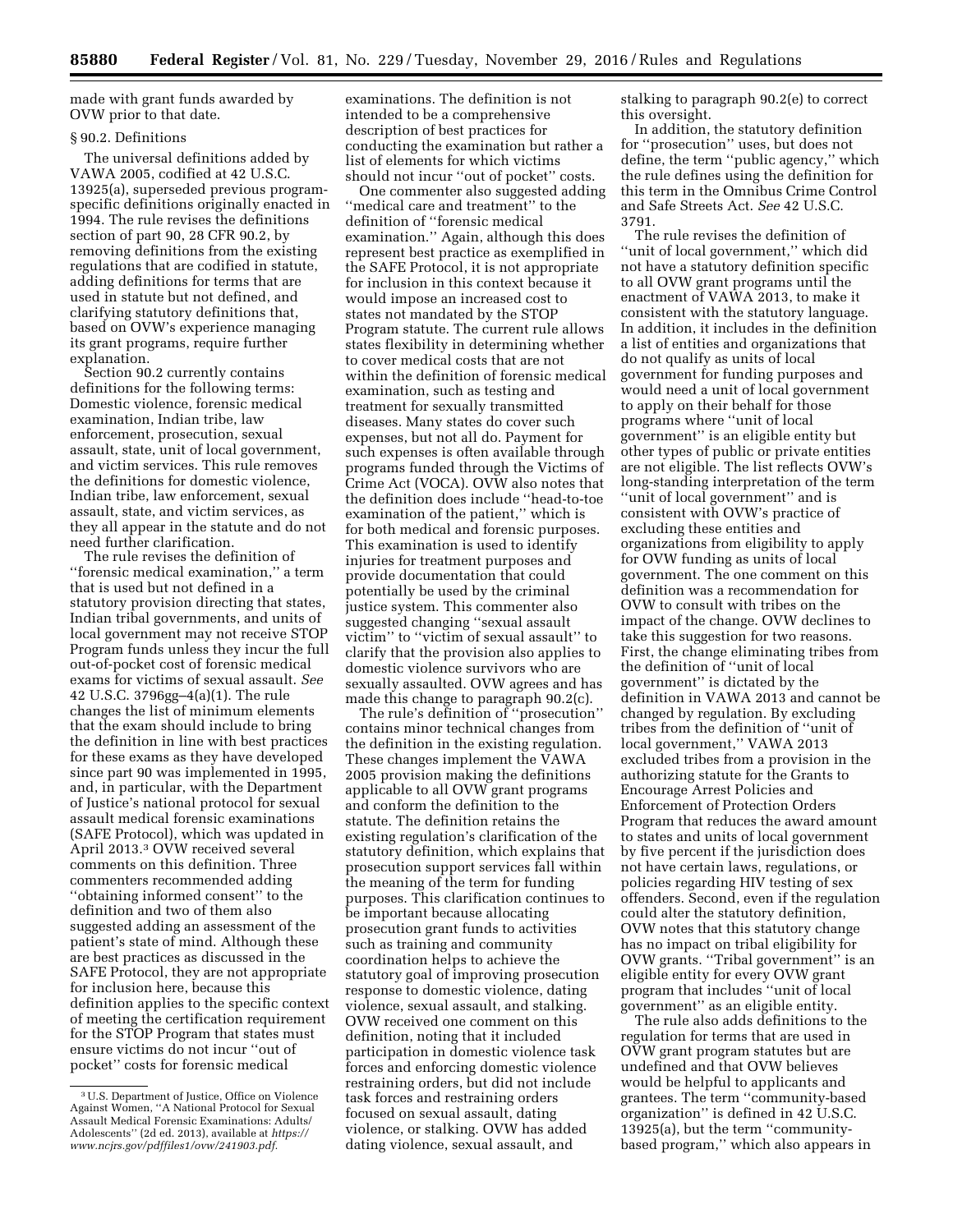OVW grant program statutes, is not. To preserve consistency across OVW programs and minimize confusion, OVW is proposing to use the statutory definition for both terms.

The rule provides a definition of ''prevention'' that distinguishes the term from ''outreach'' both because OVW has observed that some grant applicants propose outreach activities to implement prevention programming under OVW programs and because funding for ''prevention'' is more limited than funding for ''outreach.'' The proposed rule defined ''prevention program'' as ''a program that has a goal of stopping domestic violence, dating violence, sexual assault, or stalking from happening in the first place. Prevention is distinguished from 'outreach,' which has the goal of informing victims and potential victims about available services.'' OVW received three different comments on this definition. The first recommends that the definition describe the distinction between ''primary'' and ''secondary'' prevention so that programs that interrupt and prevent future domestic violence, dating violence, sexual assault, and stalking after it has taken place can be distinguished from programs that focus on these crimes in a context where they have not yet taken place. This commenter specifically recommended using language from the Family Violence Prevention and Services Office within the Department of Health and Human Services. The second commenter recommended changing ''programs'' in the definition to "activities and strategies." The third commenter recommended deleting ''in the first place'' from the definition. OVW agrees with all the comments and the definition in paragraph 90.2(d) has been revised to make clear that ''prevention'' includes both primary and secondary prevention efforts and to define the terms primary and secondary prevention. The final sentence from the proposed rule, which distinguishes ''prevention'' from ''outreach'' is retained in the final rule.

Finally, the rule adds a definition for ''victim services division or component of an organization, agency, or government'' because the rule uses this term in implementing the confidentiality provision enacted by VAWA 2005 and amended by VAWA 2013, which is discussed in more detail in the next section.

## § 90.4. Grant Conditions

VAWA 2005 added grant conditions for all OVW grant programs, including a provision on confidentiality and privacy of victim information and these

provisions were amended by VAWA 2013. *See* 42 U.S.C. 13925(b). Section 90.4(a) provides that the grant conditions in 42 U.S.C. 13925(b) apply to all grants awarded by OVW and all subgrants under such awards. One commenter requested that OVW also specify that grantees and subgrantees are required to comply with Title VI of the Civil Rights Act of 1964 and section 504 of the Rehabilitation Act. The commenter correctly notes that all grantees and subgrantees must comply with these laws. The grantmaking process, however, already requires grantees and subgrantees to comply with these and other civil rights statutes through standard assurances that the grantee signs. These are available on the OVW Web site at *[www.usdoj.gov/OVW.](http://www.usdoj.gov/OVW)*  Because compliance with all applicable civil rights laws is already addressed through these assurances, it is not necessary to include compliance with two of these laws in this regulation.

The statutory confidentiality provision recognizes the critical importance to victim safety of protecting victims' personally identifying information. It generally requires grantees and subgrantees to protect victim confidentiality and privacy to ensure the safety of victims and their families and prohibits the disclosure of victims' information without their informed, written, and reasonably timelimited consent. These requirements, implemented in section 90.4(b), apply to all OVW grant programs, not just STOP grants. In administering this confidentiality provision, OVW has received numerous inquiries regarding what kinds of disclosures require written consent, and OVW is attempting to answer these questions in this rule.

In the Notice of Proposed Rulemaking, OVW requested comments about the propriety of placing victim information on third-party (or ''cloud'') servers. Seven commenters responded to this request. Commenters were generally concerned about the privacy of information on such third-party servers, but also noted the need for flexibility in access to client information as service provision models expand from just office-based services. Commenters raised specific questions related to the use of third-party servers, such as who owns the data, who has access to the data, what security measures are in place to prevent unauthorized release of information, and what happens if the provider receives a subpoena for release of client information. Some commenters recommended specifying the answers to the above questions in the agreement between the victim service provider and

the cloud storage provider. Some commenters also recommended the use of encryption to protect the client information. Two commenters specifically recommended the use of ''zero knowledge'' encryption, where the encryption key is stored on the victim service provider's server so the storage provider only has access to encrypted (and therefore unreadable) information. Two commenters recommended the use of background checks of the employees of the storage providers. One commenter noted that, while they felt that cloud storage should be acceptable, it should not include sharing of client information in regional or statewide databases such as Homeless Management Information Systems. Based on these comments, OVW added a new paragraph (b)(5) to § 90.4: ''Inadvertent release. Grantees and subgrantees are responsible for taking reasonable efforts to prevent inadvertent releases of personally identifying information or individual information that is collected as described in paragraph (b)(2).'' The reasonable efforts mentioned here apply not just to thirdparty electronic storage, but also protections for paper copies of information or information stored on internet-connected computers at the victim service provider. As suggested by one commenter, the use of third-party storage is not, by itself, a release, but can lead to release without sufficient precautions. ''Reasonable efforts'' in the case of third-party storage include, but are not limited to, ensuring that the contract with the storage provider specifies that the service provider owns the information and ensuring that there are sufficient security protocols to protect the information.

Section 90.4(b)(2)(iii) provides that the confidentiality provision applies to disclosures from victim service divisions or components of an organization, agency, or government to other non-victim services divisions or components and to the leadership of such organization, agency, or government. It also provides that the leadership shall have access without releases only in ''extraordinary and rare'' circumstances. OVW requested comments on this provision and received three comments. Two commenters were concerned that the phrase ''extraordinary and rare circumstances'' is too vague and asked OVW to provide additional guidance. In response, OVW has added a statement clarifying that ''Such [extraordinary and rare] circumstances do not include routine monitoring and supervision[]'' to the end of paragraph (b)(2)(iii). OVW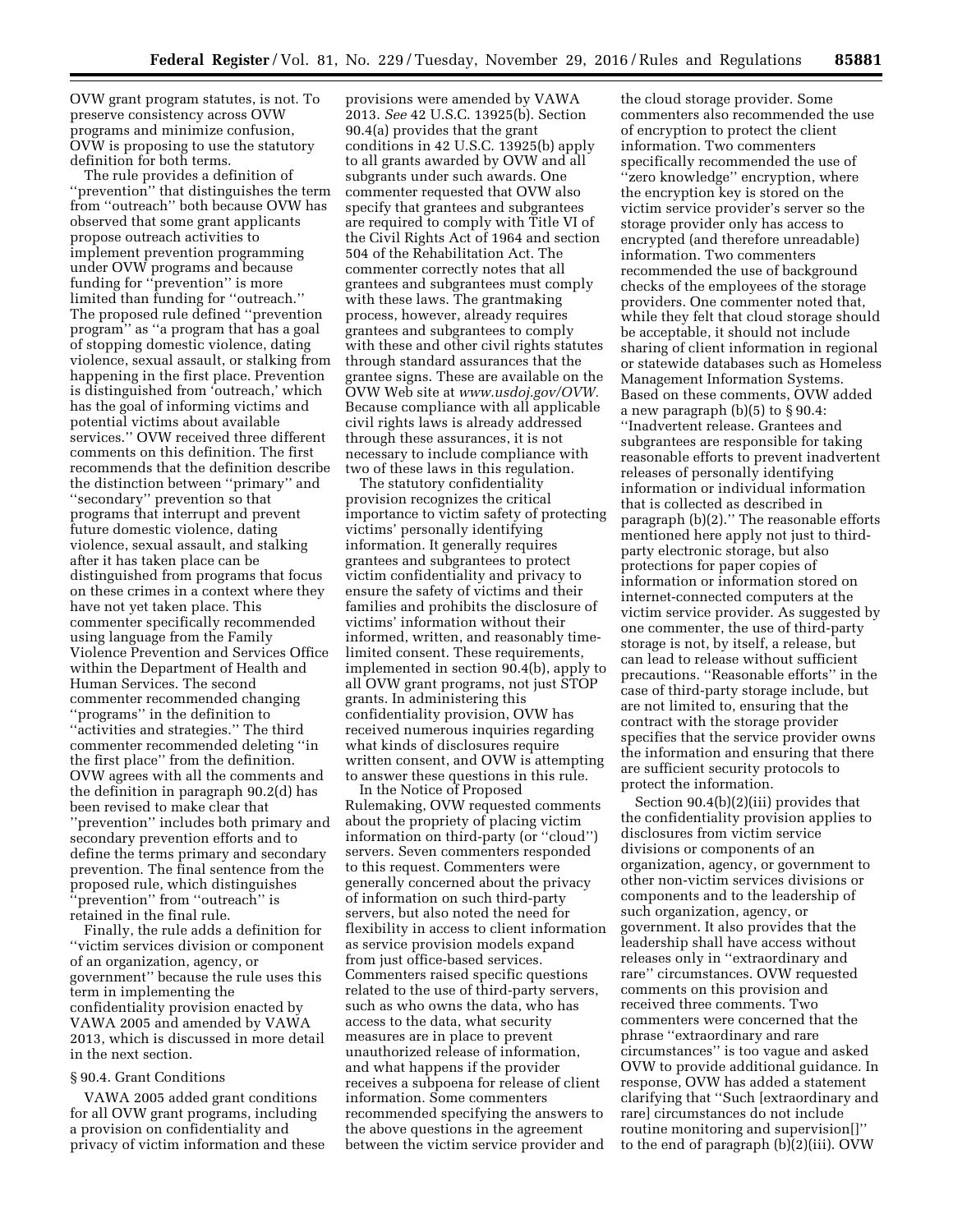decided against including a list of circumstances that justify disclosure because such determinations will be fact-based. OVW notes, however, that one example of such an extraordinary and rare circumstance justifying release to an organization's leadership would be where there are allegations of fraud against the victim service division or one of its staff members. One commenter was concerned that this provision could be read to include victim-witness programs at prosecution or law enforcement offices. By statute (42 U.S.C. 13925(b)(2)(D)(i)(III)), the confidentiality provision does not apply to ''law enforcement-generated and prosecution-generated information necessary for law enforcement and prosecution purposes.'' In addition, § 90.2(h) of this rule defines ''victim services division or component of an organization, agency, or government'' as a ''division within a larger organization, agency, or government, where the agency has as its primary purpose to assist or advocate for victims of domestic violence, dating violence, sexual assault, or stalking and has a documented history of work concerning such victims.'' Victim-witness programs in prosecution or law enforcement offices would generally be for law enforcement or prosecution purposes, even if they are also assisting victims.

Section 90.4(b)(3) governs releases of personally identifying information or individual information collected in connection with services. One commenter requested that OVW add language providing that releases must be accessible to all victims, including those with limited literacy and/or English language proficiency. OVW declines to make this change because it is not necessary. Both the statute and the regulation require informed releases; if the victim does not understand the release, it cannot be truly ''informed.'' Section 90.4(b)(3)(ii), as revised, requires that the grantee or subgrantee engage in a conversation with the victim regarding the purpose for and limits on the release, and the grantee or subgrantee should record the agreement as to the scope of the release. This conversation should ensure that the victim understands the release. In addition, with regard to language access, there are already civil rights laws and regulations requiring that grantees and subgrantees take reasonable steps to provide meaningful access to their programs and activities for persons with limited English proficiency. Grantees and subgrantees explicitly agree to comply with these laws by signing relevant assurances and certifications

when applying for OVW grants and upon the receipt of OVW financial assistance. For more information on language access requirements, the Office of Justice Programs, Office for Civil Rights (OCR) has information on its Web page at *[http://ojp.gov/about/ocr/](http://ojp.gov/about/ocr/lep.htm)  [lep.htm.](http://ojp.gov/about/ocr/lep.htm)* 

Section 90.4(b)(3)(i) addresses the circumstances under which identifying information about victims served by OVW grantees and subgrantees may be released, one of which is when the release is compelled by a court mandate (§ 90.4(b)(3)(i)(C)). One commenter requested that OVW clarify that ''court mandates'' include case law mandates, such as those imposing a ''duty to warn'' when there is a specified threat of harm. OVW accepts this comment. It is consistent with guidance that OVW has provided to grantees. Section 90.4(b)(3)(i)(C) has been revised to read ''release is compelled by court mandate, which includes a legal mandate created by case law, such as a common-law duty to warn.''

Section 90.4(b)(3)(ii) addresses criteria for victim releases. One commenter recommended that, within the context of signing a release of information, grantees and subgrantees must reach agreement with the victim about what information the victim wants shared and record that agreement as part of the release. Another commenter recommended that the victim specify to whom and what specific information is to be shared. OVW agrees and has rewritten the third sentence of this paragraph to specify that grantees and subgrantees must discuss with the victim why the information might be shared, who would have access to the information, and what information could be shared under the release. They must also reach agreement with the victim about what information would be shared and with whom and record the agreement about the scope of the release.

Section  $90.4(b)(3)(ii)(C)$  and  $(D)$ address releases for minors and legally incapacitated persons with courtappointed guardians. With regard to minor children, the rule provides that both the minor and the parent or guardian sign the release. One commenter noted that the rule should account for situations where the child is too young to sign the release. OVW agrees and has added language to clarify that, if a minor is incapable of knowingly consenting, the parent or guardian of that minor may provide consent. The rule also provides that, if a parent or guardian consents for a minor, the service provider should attempt to notify the minor as

appropriate. Another commenter requested that OVW include language that consent for release may not be given by the abuser of the minor or the abuser of the other parent of the minor. Such language already was included in section 90.4(b)(3)(ii)(C) of the proposed rule.

Section 90.4(b)(4) addresses release of information about deceased victims for fatality reviews. OVW solicited comments on this provision and received four responses. The proposed rule provided that the prohibition on sharing information did not apply to information about deceased victims being sought for fatality reviews if the review met certain criteria. All commenters were concerned about the impact on victims if, prior to their deaths, they were aware of the possibility of release and recommended not allowing release without consent. Four commenters noted that such consent could be provided by a personal representative of the victim, if available. OVW is seeking to balance these concerns with the important work that is done by fatality reviews. In a fatality review, community responders examine homicides and suicides resulting from domestic violence to identify gaps in services, responses, and prevention efforts. These reviews can lead to systemic improvements that can prevent future deaths. The final rule requires grantees to make a reasonable effort to gain consent from a personal representative, but, if they are not able to do so after such efforts, it does not preclude their full participation in the fatality review. Also, the final rule permits sharing identifying victim information only when the fatality review has an underlying objective to prevent future deaths, enhance victim safety, and increase offender accountability, and includes both policies and protocols to protect against the release of information outside the fatality review team and limits release to information that is necessary for the purposes of the fatality review. OVW notes that many states or tribes have specific confidentiality and privilege laws that apply to victim service providers and other OVW grantees and subgrantees. This provision would allow release for VAWA purposes but would not override state or tribal laws that do not allow for release. Some laws, however, specifically authorize victim service providers to release information for fatality reviews. The language of the final rule is an attempt to ensure that the VAWA confidentiality provision is implemented in a manner that is compatible with such state or tribal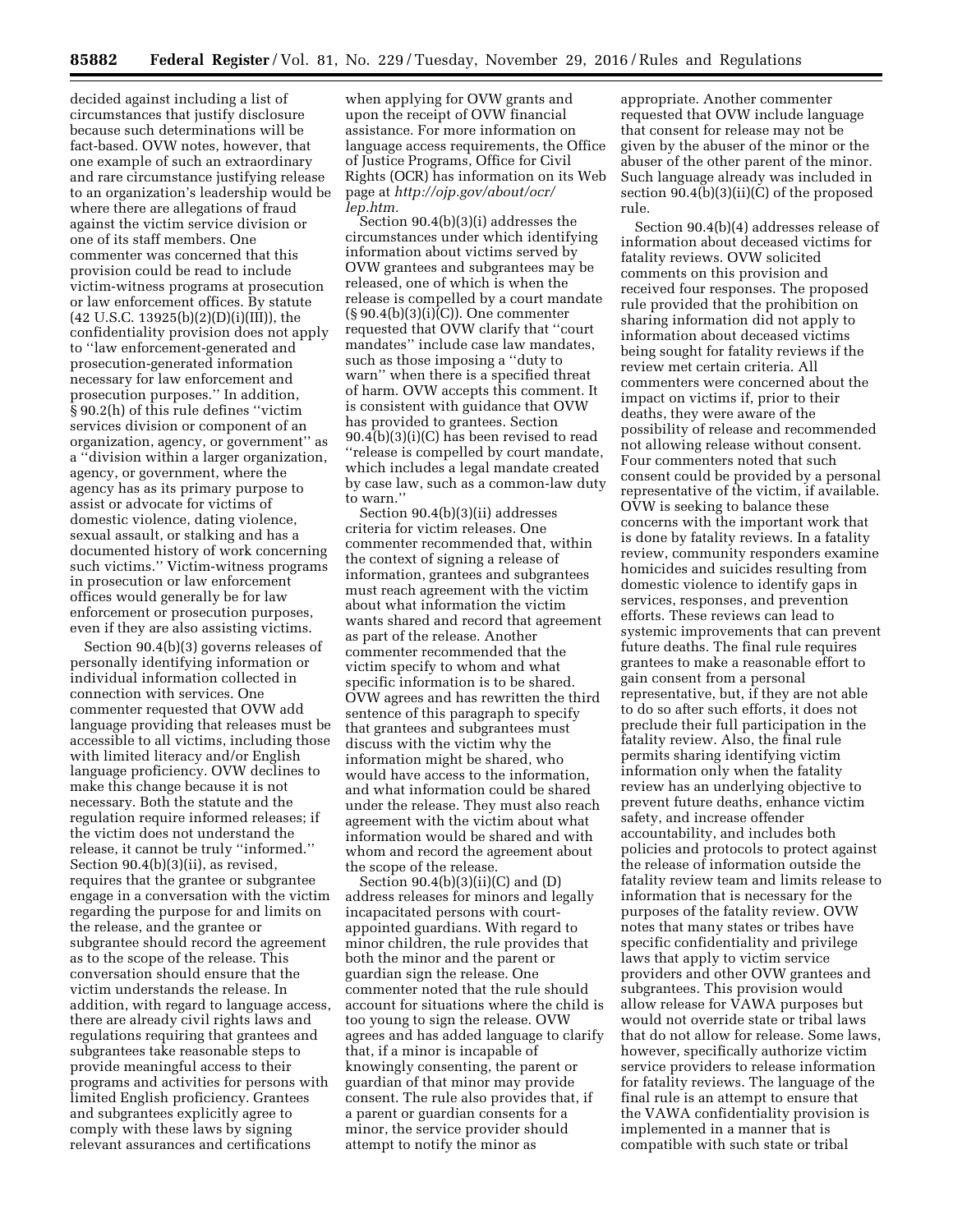laws, including both where those laws are more protective of victim confidentiality and where they authorize release.

Section 90.4(b)(6) (renumbered from (5) in the proposed rule) requires grantees and subgrantees to document their compliance with the confidentiality requirement by submitting an acknowledgement form indicating that they have notice of the requirement and that they will create and maintain documentation of compliance. OVW received one comment on this provision. The commenter recommended that OVW also require grantees and subgrantees to document their compliance with Title VI of the Civil Rights Act of 1964 and section 504 of the Rehabilitation Act. The standard assurances (available at *<https://www.justice.gov/ovw/how-apply>*) contain a provision that requires STOP Program grantees and subgrantees to comply with applicable civil rights laws, including the Civil Rights Act, the Rehabilitation Act, and VAWA. Title VI requires grantees and subgrantees to provide appropriate language-access services to limited English proficient (LEP) beneficiaries. See 28 CFR 42.405(d). The U.S. Department of Justice has issued guidance for recipients on their responsibility under Title VI to provide language-access services. *See* Department of Justice, Guidance to Federal Financial Assistance Recipients Regarding Title VI Prohibition Against National Origin Discrimination Affecting Limited English Proficient Persons, 67 FR 41,455 (June 18, 2002). OVW, through the Office of Justice Programs, Office on

Civil Rights (OCR), conducts compliance reviews to ensure that recipients are serving LEP beneficiaries and LEP service populations. State administering agencies that subgrant STOP Program funds to other organizations must have ''Methods of Administration'' (28 CFR 42.105(d)(2)) that monitor whether their subrecipients have a language assistance plan. OCR provides technical assistance to recipients about their obligation to provide language-access services through an online training program (*[http://ojp.gov/about/ocr/ocr-training](http://ojp.gov/about/ocr/ocr-training-videos/video-ocr-training.htm)[videos/video-ocr-training.htm](http://ojp.gov/about/ocr/ocr-training-videos/video-ocr-training.htm)* (last visited July 21, 2016)), in-person presentations, and telephone consultations. In addition, aggrieved parties (and third parties) may file an administrative complaint with the OCR alleging a recipient's failure to provide appropriate language-access services in violation of Title VI (28 CFR. 42.107(b)) and VAWA (28 CFR 42.205). OCR will investigate the complaint, and, if the complaint has merit, OCR will seek appropriate remedies. The enforcement scheme that is already in place holds recipients accountable for providing appropriate language-access services to LEP beneficiaries in accordance with Title VI and VAWA. Therefore there is no need for additional documentation under this rule.

An additional comment on this paragraph recommended the language, which was already included in the proposed rule, that requires grantees and subgrantees to document compliance with the confidentiality requirement.

OVW also has added a new section 90.4(c) to specify that victim eligibility for direct services is not dependent on the victim's immigration status, for consistency with the Office for Victims of Crime Victims of Crime Act (VOCA) Assistance Program Final Rule, which was issued after the OVW proposed rule. This is also consistent with the Attorney General Order on Specification of Community Programs Necessary for Protection of Life or Safety under Welfare Reform Legislation (Attorney General Order No. 2353–2001, 66 F. R. 3616 (Jan. 16, 2001)). In addition, on August 5, 2016, Attorney General Loretta E. Lynch, Secretary Sylvia Mathews Burwell of the U.S. Department of Health and Human Services (HHS) and Secretary Julián Castro of the U.S. Department of Housing and Urban Development (HUD) released a letter 4 to recipients of federal funding to provide more information on access to services for immigrant victims. The letter explains that immigrants cannot be denied access to certain services necessary to protect life or safety on the basis of their immigration status.

#### *D. STOP Formula Grant Program*

### 1. Organization

OVW proposed significant changes in the proposed rule to the organization of Subpart B, the STOP Program regulations, and is retaining these changes, without further alteration, in the final rule. The following chart shows the changes from the current rule to both the proposed and final rules.

| Section No. | Current rule                                                                                                           | Disposition of current section                                | Proposed rule/final rule                                                                                   |
|-------------|------------------------------------------------------------------------------------------------------------------------|---------------------------------------------------------------|------------------------------------------------------------------------------------------------------------|
| 90.10       | Description of STOP (Services-Training-<br>Officers-Prosecutors) Violence<br>Against Women Formula Grant Pro-<br>gram. |                                                               | STOP (Services-Training-Officers-<br>Prosecutors) Violence Against Women<br>Formula Grant Program-General. |
| 90.11       |                                                                                                                        | Merged with 90.10 and 90.12                                   | State office.                                                                                              |
| 90.12       |                                                                                                                        |                                                               | Implementation plans.                                                                                      |
| 90.13       |                                                                                                                        |                                                               | Forensic medical examination payment<br>requirement.                                                       |
|             | 90.14    Forensic Medical Examination Payment<br>Requirement.                                                          |                                                               | Judicial notification requirement.                                                                         |
| 90.15       | Filing Costs for Criminal Charges                                                                                      |                                                               | Costs for criminal charges and protec-<br>tion orders.                                                     |
| 90.16       | Availability and Allocation of Funds                                                                                   | (a) Is now in $90.17$ , (b) and (c) are<br>merged with 90.12. | Polygraph testing prohibition.                                                                             |
| 90.17       | Matching Requirements                                                                                                  |                                                               | Subgranting of funds.                                                                                      |
| 90.18       |                                                                                                                        |                                                               | Matching funds.                                                                                            |
| 90.19       |                                                                                                                        |                                                               | Application content.                                                                                       |
| 90.20       |                                                                                                                        | Now 90.19.                                                    |                                                                                                            |
|             |                                                                                                                        |                                                               | Evaluation.                                                                                                |
|             | 90.22    Review of State Applications                                                                                  |                                                               | Review of State applications.                                                                              |

4*[https://www.justice.gov/ovw/file/883641/](https://www.justice.gov/ovw/file/883641/download)  [download.](https://www.justice.gov/ovw/file/883641/download)*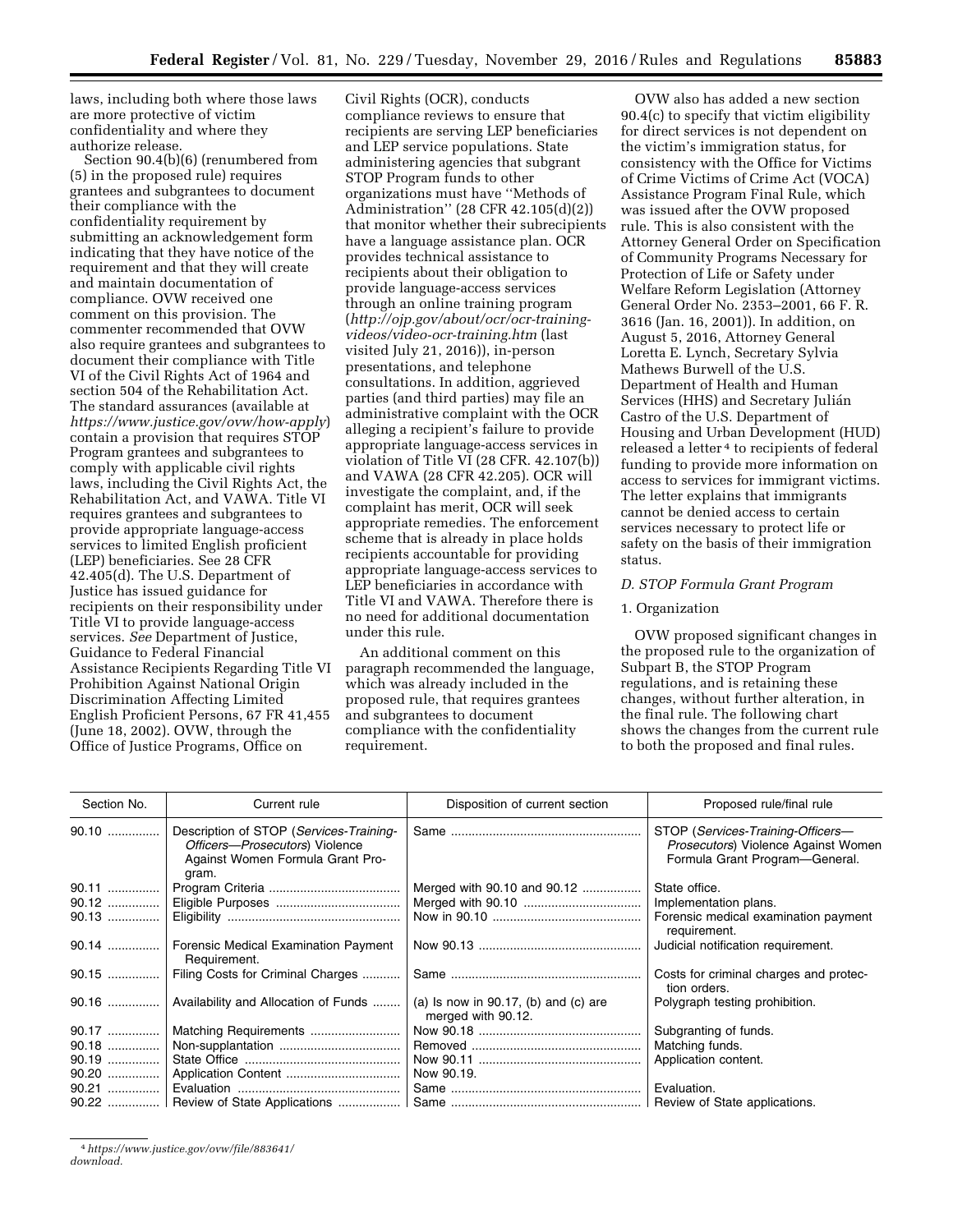| Section No. | Current rule              | Disposition of current section | Proposed rule/final rule                                              |
|-------------|---------------------------|--------------------------------|-----------------------------------------------------------------------|
|             | State Implementation Plan |                                | Annual grantee and subgrantee report-                                 |
|             |                           |                                | ina.<br>Activities that may compromise victim<br>safety and recovery. |
| 90.25       |                           |                                | Reallocation of funds.                                                |

2. Removing Duplicative Regulatory Language

OVW is removing much of the existing regulation to avoid duplication with the statute. Specifically, OVW is removing the following sections and paragraphs of the current regulation for this reason: §§ 90.10; 90.11(a); 90.12; 90.16(a); and 90.18. Other sections have been streamlined by referencing the statutory provision rather than repeating the statutory language.

#### 3. Statutory Changes

As discussed above, VAWA of 2000, VAWA 2005, and VAWA 2013 have amended and enhanced the STOP Program. Specific changes are as follows:

- Expanded purpose areas
- (incorporated by reference in § 90.10) • Changes in allocations: (1) The victim services allocation increased from 25 percent to 30 percent; (2) a set aside was added of ten percent of the victim services funds (or three percent of the total award) for culturally specific community-based organizations; (3) a set aside was added of five percent to courts; and (4) a 20-percent set aside was added for programs that meaningfully address sexual assault in two or more of the specified allocations (§ 90.11(c))
- Changes in the implementation planning process, including an expanded list of entities with which the state is required to consult and additional information that needs to be included in a state's implementation plan (§ 90.12)
- Changes to the existing certification requirements and additions of new certification requirements (§ 90.13, forensic medical examination payment; § 90.14, judicial notification; § 90.15, costs for criminal charges and protection orders; and § 90.16, polygraph testing prohibition) The rule also removes references to the

Assistant Attorney General for the Office of Justice Programs to reflect statutory changes made by the Violence Against Women Office Act, Title IV of the 21st Century Department of Justice Appropriations Authorization Act, Public Law 107–273 (Nov. 2, 2002).

4. Section-by-Section Summary of the Regulatory Text

This section describes each provision of the regulatory text, any comments received, and any changes made to the final rule.

§ 90.10 STOP (*Services-Training-Officers-Prosecutors*) Violence Against Women Formula Grant Program— General

Section 90.10 lists the eligible applicants for the program and specifies that the purposes, criteria, and requirements for the program are established by 42 U.S.C. 3796gg *et seq.*  The only comments on this section expressed support.

#### § 90.11 State Office

Section 90.11 describes the role of the state office, which is to be designated by the chief executive of the state. As detailed in § 90.11(a) and (b), the state office is responsible for submitting the application, including certifications, developing the implementation plan, and administering the funds. Three commenters felt that paragraph (b) was too burdensome in that it required the state administering agencies for various programs to coordinate on disbursement of funds (rather than implementation planning). The requirement to coordinate on disbursement is in the current rule, but, since the issuance of that rule, VAWA 2013 added the requirement to coordinate on implementation planning. OVW agrees that the existing requirement to coordinate with other state administering agencies on disbursement of funds is no longer necessary in light of the VAWA 2013 amendment and is removing it from the final rule. The requirement to coordinate on implementation planning is at § 90.12(b)(6).

Section 90.11(c) is intended to ensure that statutorily allocated funds are meaningfully targeted to the appropriate entities and activities. Paragraph (c)(3) discusses the allocation for culturally specific services. One commenter recommended changing the second sentence to clarify that recipients should have expertise specifically on services to address the demonstrated

needs of the targeted racial and ethnic minority group. OVW agrees and has changed the second sentence accordingly. This commenter also requested that the rule make clear that the set aside of ten percent (out of the thirty percent for victim services) is a minimum and not a cap. OVW agrees and has added language to § 90.11(c)(3) to encourage states to provide funding above the three percent minimum to address the needs of racial and ethnic minority groups.

Another commenter expressed support for the paragraph's language clarifying eligibility for the culturally specific set aside and recommended that OVW go further in delineating an assessment approach for subgrant applications under this category. OVW accepts this recommendation and is adding a new sentence to paragraph (c)(3) that provides that states should tailor their subgrant application process to meaningfully assess the qualifications of applicants for the culturally specific set aside.

One additional commenter noted that the definition of ''culturally specific'' is not the same as the definition of ''underserved'' and that therefore some populations of victims (such as Deaf and lesbian, gay, bisexual, and transgender (LGBT)) are excluded. OVW cannot alter the definition to include additional underserved populations because of a statutory change in VAWA 2013. Prior to VAWA 2013, states could use the culturally specific set aside to provide culturally specific services to any underserved population. VAWA 2013 changed the definition of culturally specific so that it now means ''primarily directed toward racial and ethnic minority groups.'' 42 U.S.C. 13925(b)(6). As a result, the STOP Program's set aside for culturally specific communitybased organizations may only fund subgrantees that target racial and ethnic minority groups. 42 U.S.C. 3796gg– 1(c)(4)(C). States are still required to consider the full range of underserved populations in the state and ensure that funds are equitably distributed toward the needs of such populations, 42 U.S.C. 3796gg–1(e)(2)(D).

Section 90.11(c)(4) provides guidance with regard to the twenty-percent sexual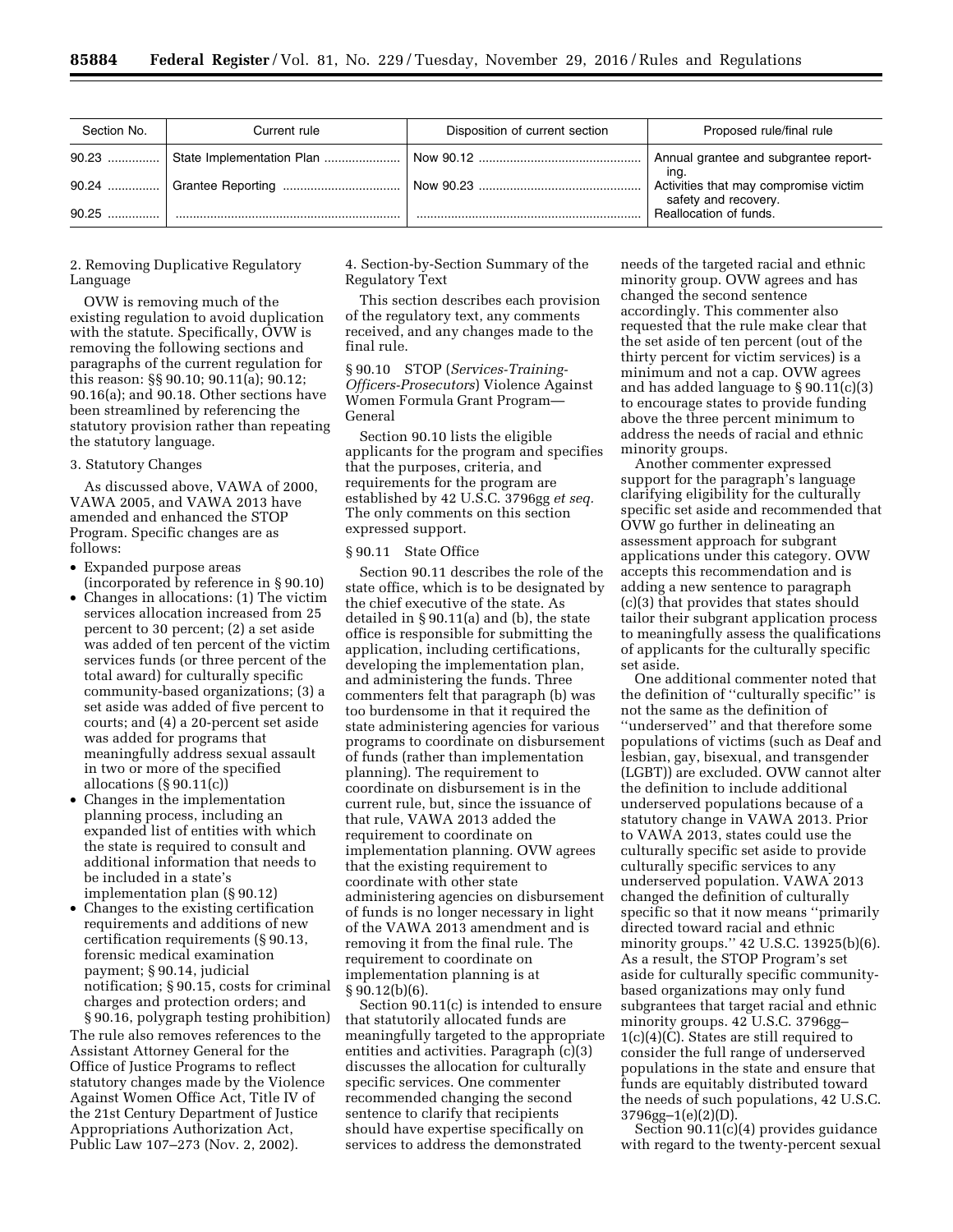assault set aside. One commenter supported language directing how states evaluate whether projects qualify for the sexual assault set aside generally, but objected to allowing states to assess the percentage of a project that addresses sexual assault and count that percentage toward the set aside. The commenter noted that projects that primarily address other crimes should not count toward the sexual assault set aside. OVW agrees that only projects that truly address sexual assault should be counted and has removed the sentence that would permit states to aggregate percentages from projects that do not primarily address sexual assault. Projects that qualify for the set aside may include, but are not limited to, sexual assault victim advocacy services, sexual assault forensic examiner programs, Sexual Assault Response Teams, law enforcement or prosecution training on or specialized units for sexual assault, projects addressing rape kit backlogs, and projects that involve implementation of the Prison Rape Elimination Act of 2012 (PREA) standards in working with incarcerated victims.

OVW also has added a new paragraph (d) on pass-through administration, based on the Office for Victims of Crime's VOCA Victim Assistance Program Final Rule, which was issued after the OVW proposed rule. Under both the STOP and Victim Assistance Programs, some states administer the program by awarding the funds to an organization such as a state domestic violence or sexual assault coalition and permitting that organization to identify and monitor subgrantees. OVW wishes to be consistent with OVC's regulations regarding this practice.

#### § 90.12 Implementation Plans

Section 90.12 implements new requirements for the state planning process added by VAWA 2013. One commenter had an overarching recommendation that this section refer to the statute without any additional detail. The commenter opined that such detail is more appropriate for guidance and ''frequently asked questions'' issued by OVW, rather than regulations. Finally, the commenter maintained that the requirements spelled out in this section are too burdensome for states and not consistent with existing state processes. OVW disagrees. The procedures in this rule are consistent with guidance that OVW previously provided to states and therefore state processes should already align with the rule's requirements. Although the rule does require certain documentation, OVW has determined that this

documentation is necessary for OVW to ensure compliance with the detailed statutory requirements that Congress put in place in VAWA 2013. The provisions of this section balance the needs of the state with the complexity of the statute. As discussed below, however, state plans will be due on a four-year cycle instead of a three-year one.

The proposed rule included language in section 90.12(a) incorporating a longstanding OVW practice of allowing states to submit a full implementation plan every three years and then submit updates to the plan in the other two years. Several commenters requested that the plan extend for five years, to cover the period between VAWA reauthorizations, rather than three, to reduce the burden on states. OVW is partially accepting this recommendation by making the plan due every four years, starting with the FY 2017 application. Accordingly, the plan submitted in FY 2017 must cover the years 2017–2020. This will give the states more time to develop their plans each cycle and reduce the burden on states, while ensuring that the plans are updated with reasonable frequency. OVW declines to align the plan cycle with VAWA reauthorizations because OVW cannot know if or when Congress will reauthorize VAWA. Depending on the changes made to the STOP Program statute in a reauthorization, however, a new state plan may not be required due to a reauthorization. For example, if purpose areas are added or changed, the state could develop an update noting whether or not it plans to use the new purpose areas. Because of the longer plan period, the final rule provides in paragraph (b) that consultation is required for updating a plan as well as for developing the full plan. If there are no updates, or only minor changes, then the consultation may be brief.

Paragraphs (b) and (c) of section 90.12 are new to the regulation, but incorporate provisions from 42 U.S.C.  $3796gg-1(c)(2)$  and (i) regarding consultation and coordination. The statute, as amended by VAWA 2013, provides a list of entities that states must consult with during the implementation planning process and requires documentation from members of the planning committee as to their participation in the planning process. OVW must ensure that states consult with all the required entities and fully document such consultation. The final rule strikes a balance between requiring sufficient documentation within the implementation plan and minimizing the burdens on state administrators inherent in providing such documentation.

Section 90.12(b) addresses consultation and coordination with the entities specified in 42 U.S.C. 3796gg– 1(c)(2). Paragraph (b)(2) addresses population-specific organizations, representatives from underserved populations, and culturally specific organizations. Two commenters noted that the proposed rule required the inclusion of ''significant underserved or culturally specific populations in the state'' but did not define ''significant.'' OVW declines to define ''significant'' because what significant means will be different for every state. Instead, OVW has inserted language in paragraph (c) that requires states to explain in their implementation plans how they determined which underserved and culturally specific populations to include. OVW also has amended paragraph (b)(2) to provide that states consider, in addition to demographics, barriers to service, including historical lack of access to services, for each population. These commenters noted a similar concern with paragraph (b)(7), which is addressed in the final rule through these change to paragraphs (b)(2) and (c).

Two commenters requested that OVW add language to paragraph (b)(2) with specific recommendations on how states should engage in meaningful outreach, such as having a mailing list with organizations in specific areas, including nonprofit and faith-based organizations, and conducting information sessions beyond regular business hours and in local communities. Although OVW agrees in principle with these suggestions, OVW believes they are too detailed and specific for inclusion in the regulations and more appropriate for technical assistance.

Section 90.12(b)(3) requires consultation with all state and federally recognized tribes in the planning process. One commenter agreed but also noted that there is a need for states to have mechanisms for tribes to participate meaningfully and recommended that OVW require states to document their attempts to reduce barriers to participation by tribes. OVW agrees and has added this to paragraph (c)(2)(iii). Examples of ways that states have successfully reached tribes include tours of the reservations in the state and regional meetings with tribal leaders.

Section 90.12(b)(4) provides that, if possible, states should include survivors of domestic violence, dating violence, sexual assault, and stalking in the planning process. One commenter noted the value and importance of including survivors in the planning process. Another recommended changing the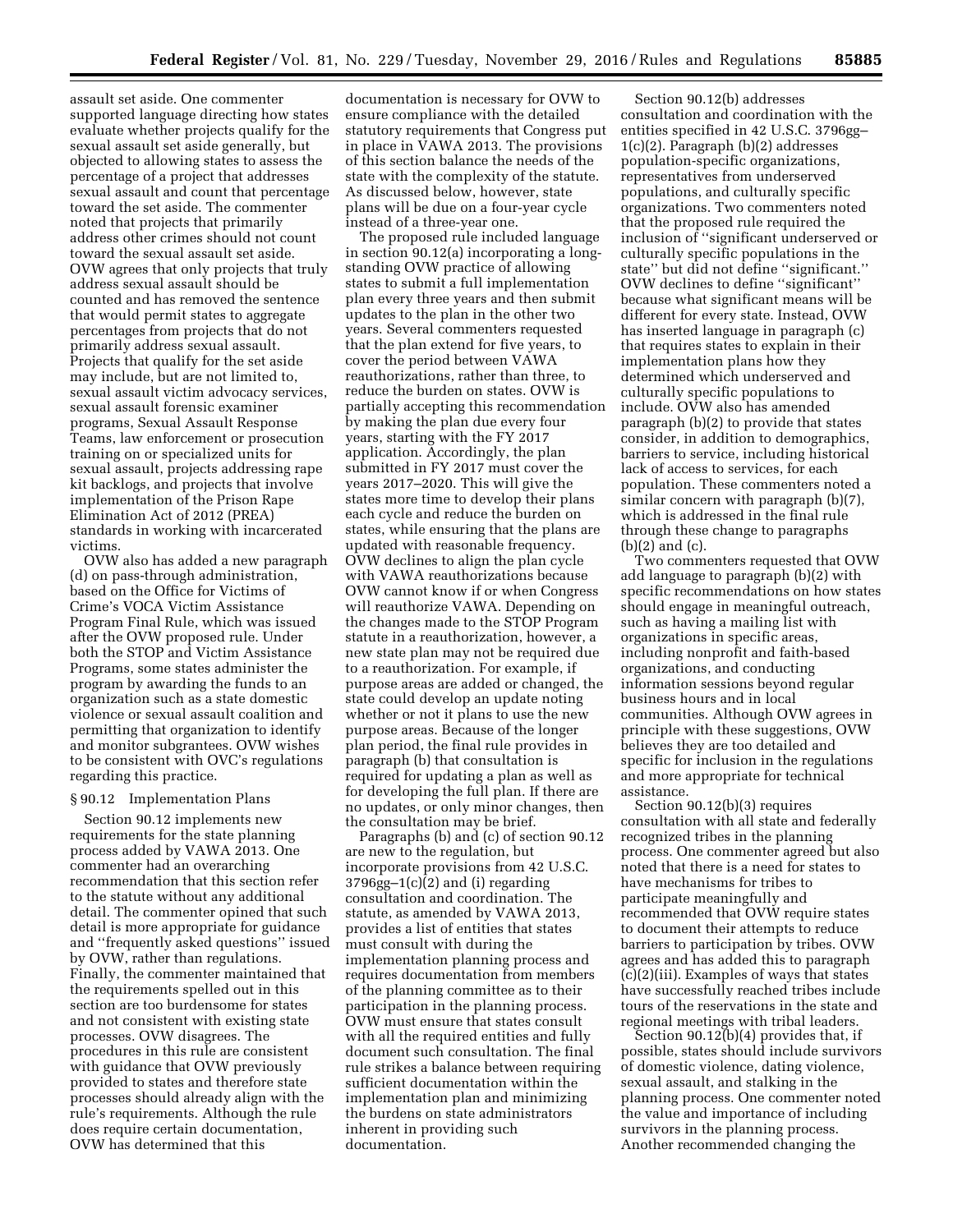provision to reflect that states are ''encouraged'' to include survivors, but also noted concerns that states could recruit and solicit input from survivors in ways that violate survivor confidentiality and autonomy. As a result, OVW has changed the provision to remind states that include survivors in their consultation process that they should address safety and confidentiality concerns. OVW recommends that state STOP administrators work with organizations within their states, such as state coalitions, victim service providers, and culturally and population specific organizations, that may have survivor advisory panels or may be able to assist with recruiting survivors who are interested in providing input regarding the state plan. Survivors do not need to participate in person and their input may be obtained through means such as online or paper surveys, conference calls, or web meetings.

Section 90.12(b)(6) implements the statutory requirement at 42 U.S.C. 3796gg–1(c)(3) that the state coordinate the plan with the plans for the Family Violence Prevention and Services Act (42 U.S.C. 10407), the State Victim Assistance Formula Grants under the Victims of Crime Act (42 U.S.C. 10603), and the Rape Prevention and Education Program (42 U.S.C. 280b–1b). Two commenters noted that this coordination can be difficult if the STOP Program administrator does not control the other funding streams. They also noted that the VOCA Assistance state administrator may be better positioned to lead this coordination, as that program disburses substantially more funding. Because each state is structured differently, OVW will give states discretion how to handle this statutory requirement. Some examples include a single meeting with the various state administrators to discuss plan priorities, having a shared planning process, having the different administrators serve on the STOP planning committee, and sharing a draft plan with the other administrators for feedback. If a state chooses to have another administrator, such as the VOCA administrator, lead the processes, it may do that at its discretion.

Section 90.12(c) provides information on how states must document their consultation with the various required entities. The rule requires states to submit to OVW documentation of the extent of each partner's participation, a summary of any significant concerns that were raised during the planning process, and a description of how those concerns were resolved. Paragraph (c) is intended to ensure meaningful

collaboration with partners, while minimizing the administrative burden on states. One commenter noted that the term ''checklist'' can be confusing because OVW also uses a checklist of the required plan elements. The commenter recommended changing ''checklist'' to ''documentation of collaboration.'' OVW agrees and has made this change.

OVW received several comments on this section, both expressing support and expressing concerns about the burden on STOP administrators. Some commenters recommended using a certification of compliance with collaboration instead of requiring the documentation. One commenter recommended removing some of the specific details regarding what to retain and instead provide a general requirement for states to document and keep on file a description of the planning process. One commenter noted that the requirement to provide a summary of major concerns is duplicative. However, another commenter specifically supported the level of documentation and the focus on documenting major issues and how they are resolved. After consideration of these diverging views, OVW has determined that the level of documentation required by the rule is necessary for management of the program and is consistent with current practices and OVW guidance. OVW, however, has rewritten this section to clarify what documentation must be retained and what must be submitted as part of the implementation plan. OVW may review the retained documentation as part of monitoring, such as a site visit or where there is a suspicion of noncompliance with the collaboration requirements. Furthermore, by amending section 90.12(a) to require a new plan every four years instead of every three years, OVW has reduced the burden of retaining or submitting this documentation. Also, one commenter noted that requiring participants to fax or email proof of their attendance on calls and webinars is not necessary. OVW agrees and has modified that paragraph accordingly.

Section 90.12(d) implements 42 U.S.C. 3796gg–1(e)(2), which requires states to describe in the implementation plan how they will provide for equitable distribution of funds with certain considerations, such as geographic diversity and meeting the needs of underserved populations. One commenter noted that states must ensure that eligible underserved and culturally specific entities are aware of the funding opportunity. OVW agrees but recognizes that this kind of outreach

is needed not just for underserved populations, but for other categories in this paragraph such as different types of geographic areas. Therefore, OVW has added a new paragraph (d)(5) to require that states take steps to ensure that eligible applicants are aware of the STOP Program funding opportunity, including applicants serving different geographic areas and culturally specific and other underserved populations. Another commenter expressed a concern with paragraph (d)(4), which specifies that states must recognize and meaningfully respond to the needs of underserved populations and ensure that monies set aside to fund linguistically and culturally specific services and activities for underserved populations are distributed equitably among ''those populations.'' This commenter was concerned that the term ''those populations'' will be seen as limiting the equitable distribution to culturally specific populations under the ten-percent set aside. OVW agrees and has amended paragraph (d)(4) to clarify that it applies to both culturally specific populations and the broader range of underserved populations.

Section 90.12(e) implements 42 U.S.C. 3796gg–1(i)(2)(E). The paragraph allows states the flexibility to identify underserved populations, while requiring a description of why the specific populations were selected. One commenter noted in response to both this paragraph and paragraph (d) that the states must address statewide needs and that the ten-percent set aside is a minimum and not a cap. As discussed above, OVW has made changes to section  $90.12(c)(3)$  that address these concerns. This commenter also requested that OVW include a reminder that states must develop language access plans to ensure that, in distribution of funding, they provide ''meaningful access'' for persons with limited English proficiency. This specific reminder is not needed because it is already required and addressed through other mechanisms, as discussed above in response to a similar comment regarding § 90.4(b)(6). OVW does include language in all its solicitations about language access and use of funds for this purpose. OVW encourages states to use the same or similar language in their solicitations. The 2016 STOP Program solicitation includes the following:

### **Accommodations and Language Access**

Recipients of OVW funds must comply with applicable federal civil rights laws, which, among other things, prohibit discrimination on the basis of disability and national origin. This includes taking reasonable steps to ensure that persons with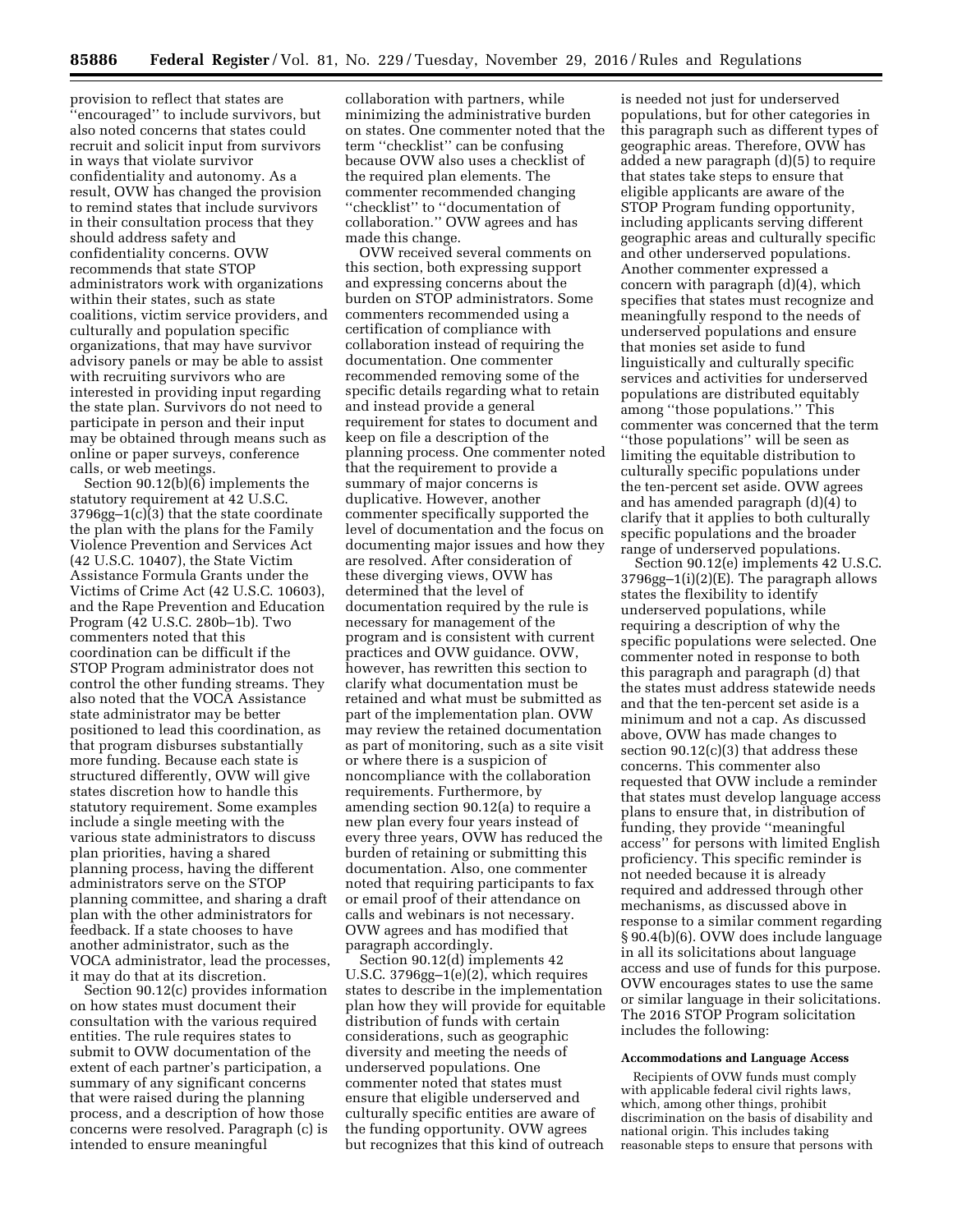limited English proficiency (LEP) have meaningful access to recipients' programs or activities. More information on these obligations is available in the OVW FY 2014 Solicitation Companion Guide and at *[www.lep.gov](http://www.lep.gov)*. Applicants are encouraged to allocate grant funds to support activities that help to ensure individuals with disabilities, Deaf individuals, and persons with limited English proficiency have meaningful and full access to their programs. For example, grant funds can be used to support American Sign Language (ASL) interpreter services, language interpretation and translation services, or the purchase of adaptive equipment.

Applicants proposing to use grant funds to create Web sites, videos, and other materials must ensure that the materials are accessible to persons with disabilities. Grant funds may be allocated for these purposes.

Section 90.12(f) implements 42 U.S.C. 3796gg–1(i)(2)(G), which requires state implementation plans to include goals and objectives for reducing domestic violence-related homicide. This paragraph requires states to include statistics on domestic violence homicide within the state, consult with relevant entities such as law enforcement and victim service providers, and establish specific goals and objectives to reduce homicide, including addressing challenges specific to the state and how the plan can overcome them.

Section 90.12(g) outlines additional content that implementation plans must include. These required elements are designed to help OVW ensure that states meet statutory requirements for the program and to provide a better understanding of how the state plans to allocate its STOP Program funds. One commenter requested that OVW remind states to provide outreach to targeted community groups, which should be translated or interpreted to other languages and broadcast in ethnic media. The need for outreach has been addressed in paragraph (d)(5) as discussed above. Also, as discussed above, the specific reminder about interpretation is unnecessary because it is covered by other laws, regulations, guidance, and resources for grantees.

Paragraph (g)(7), regarding the Prison Rape Elimination Act (PREA), is designed to ensure that states that submit assurances under PREA that they will spend five percent of ''covered funds'' towards compliance with PREA are including such funds in their planning. One commenter noted that there is pending legislation that could separate PREA from STOP. To address this possibility, OVW has added the phrase, ''if applicable'' to paragraph (g)(7). If the legislation passes, it will no longer be applicable, and states will not need to address it. Another commenter opined that, because the decision

whether to submit a certification assurance, or neither under PREA is the responsibility of the governor, it should only be included in the implementation plan if the grantee is using PREA setaside funds for victim services and has control through direct contracting. OVW agrees in part and disagrees in part. Although it is true that the state STOP administrator does not have control over PREA certification and assurance decisions, the administrator should be aware of the governor's decisions and should be able to report on the use of STOP funds if the state submitted an assurance that it would use five percent of covered funds under STOP towards coming into compliance with PREA. Therefore, OVW has changed the paragraph to note that the state needs to specify whether it submitted a certification, assurance, or neither under PREA, and, if an assurance, how it plans to spend the STOP funds set aside for PREA compliance.

Section 90.12(h) implements a change in VAWA 2013 that makes the implementation plans due at the time of application rather than 180 days after award. One commenter complained that this does not give states enough time to complete the plan and requested 90 days after the award to complete the plan. OVW disagrees because states do not need to wait for the solicitation to write the plan. Since the previous plan was due in 2014, OVW has been encouraging states to work on their 2017 plans. States may use the 2014 solicitation, guidance on the OVW Web page, and this rule to help develop their plans. In addition, if a state is not able to complete their plan by the application deadline, they may submit information on what is needed to complete the plan. If they have not completed the plan by the time the award is issued, the state will still receive the award, but with a condition withholding all the funds until the plan is submitted and approved.

§ 90.13 Forensic Medical Examination Payment Requirement

Section 3796gg–4 of Title 42 requires states to ensure that the state or another governmental entity bears the ''full outof-pocket'' costs of sexual assault medical forensic examinations. Section 90.13(b) provides a definition of ''full out-of-pocket costs.'' Paragraph (d) clarifies that, if states use victims' personal health insurance to pay for the exams, they must ensure that any expenses not covered by insurance are not billed to the victims, as these would constitute ''out-of-pocket'' costs. Paragraph (e) implements a new provision from VAWA 2013, 42 U.S.C.

3796gg–4(a)(1)(B), which requires states to coordinate with health care providers in the region to notify victims of the availability of forensic examinations.

Two commenters expressed that the victim's insurance should never be billed. In some cases, insurance billing can present a hardship for victims. For example, a victim of spousal rape may not want her husband to find out that she sought a forensic exam. If the victim is forced to submit the claim to her insurance company and she is covered by her husband's insurance, he may receive a statement from the insurance indicating that she received the exam. OVW agrees and strongly discourages the practice of billing a victim's insurance. The statute, however, clearly permits it. *See* 42 U.S.C. 3796gg–4(c) (specifying that states may only use *grant* funds to pay for forensic examinations *if* the examinations are performed by a trained examiner and victims are not required to seek reimbursement from their insurance). OVW, however, has added language to section 90.13(d) to discourage the practice. Another commenter wrote in response to this section as well as sections 90.15 (the provision prohibiting polygraph testing) and 90.16 (regarding fees and costs for criminal charges and protection orders) to request that states be required to provide notice to victims of their rights in relevant languages. Section 90.13(e) (implementing 42 U.S.C. 3796gg–4(1)(B)) already contains a notice requirement regarding rape examination payment. Additional reminders with regard to language access are not needed in this rule because it is covered by the relevant federal civil rights laws and regulations. Finally, although OVW encourages states to inform victims about the prohibition on polygraph testing and the provisions relating to costs for criminal charges and protection orders, OVW declines to impose a notice requirement, because Congress included it in the rape examination payment certification but did not in the certifications regarding polygraph testing and costs for criminal charges and protection orders.

### § 90.14 Judicial Notification Requirement

Section 90.14 implements the requirements of 42 U.S.C. 3796gg–4(e), which provides that states and units of local government are not entitled to funds unless they certify that their judicial administrative policies and practices include notification to domestic violence offenders of relevant federal, state, and local firearms prohibitions that might affect them. This requirement was added by VAWA 2005.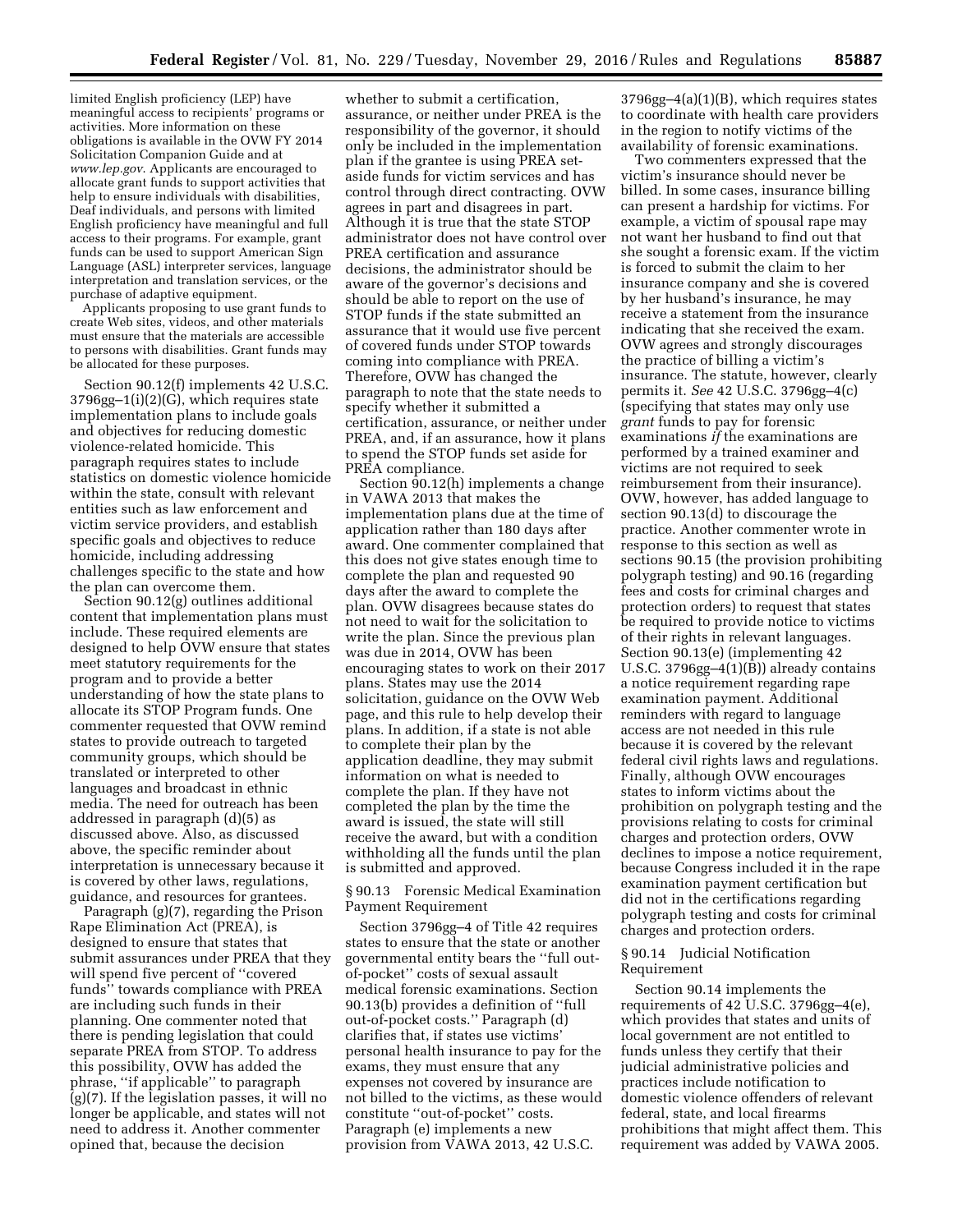One commenter stated that the judicial notice should be in the language of the offender and that funding should be reduced if it is not. OVW declines to make this change because, as discussed above, language access is addressed by existing civil rights laws and regulations.

# § 90.15 Costs for Criminal Charges and Protection Orders

Section 90.15 implements the requirements of 42 U.S.C. 3796gg–5, which provides that states, tribes, and units of local government are not entitled to funds unless they certify that victims of domestic violence, dating violence, sexual assault, or stalking are not charged certain costs associated with criminal prosecution or protection orders. These requirements were amended by VAWA 2000 and VAWA 2013. No comments were received on this section other than the comment regarding notice discussed above under § 90.13.

## § 90.16 Polygraph Testing Prohibition

Section 90.16 implements 42 U.S.C. 3796gg–8, which provides that, to be eligible for STOP Program funding, states, tribes, and units of local government must certify that their laws, policies, and practices ensure that law enforcement officers, prosecutors, and other government officials do not ask or require sexual assault victims to submit to a polygraph examination or other truth telling device as a condition for investigating the offense. These requirements were added by VAWA 2005. OVW received two comments on this section, in addition to the comment regarding notice discussed above under § 90.13. The first recommended language to clarify that state-level police and prosecutors must comply with this requirement. OVW has not accepted this suggestion, because although it is correct that the state must comply, OVW believes the language of the proposed rule is clear. The second commenter recommended that polygraphing be prohibited outright. OVW lacks the authority to do this because the statute (and therefore the regulation) only prohibits polygraphing as a condition of proceeding with the investigation of the offense. OVW, however, has changed ''restricting'' in paragraph (a) to ''prohibiting'' to track the language of the statute. OVW also agrees that polygraphing of victims should not be done as a routine matter. The Attorney General Guidelines for Victim and Witness Assistance (2011 Edition, *[https://www.justice.gov/sites/default/](https://www.justice.gov/sites/default/files/olp/docs/ag_guidelines2012.pdf) files/olp/docs/ag*\_*[guidelines2012.pdf](https://www.justice.gov/sites/default/files/olp/docs/ag_guidelines2012.pdf)*) provides that investigating agents may

request victims to take a polygraph only in extraordinary circumstances and only with the concurrence of the Special Agent in Charge or the Supervisory Assistant United States Attorney. The guidelines further provide that all reasonable alternative investigatory methods should be exhausted before requesting or administering a sexual assault victim polygraph examination. OVW recommends that states and local jurisdictions adopt similar guidelines to limit the improper use of polygraph tests on sexual assault victims.

# § 90.17 Subgranting of Funds

Section 90.17(a) describes the type of entities that may receive subgrants from the state (state agencies and offices, courts, local governments, public agencies, tribal governments, victim service providers, community-based organizations, and legal services programs).

Section 90.17(b) allows states to use up to ten percent of each allocation category (law enforcement, prosecution, victim services, courts, and discretionary) to support the state's administrative costs. Examples of such costs include the salary and benefits of staff who administer the program and costs of conducting peer review. This paragraph codifies a long-standing OVW policy regarding state administrative costs. OVW added language from the OVC VOCA Assistance Program Rule regarding the use of funds for administrative costs. The programs often have the same administrators, so it is important that the regulations governing the two programs are consistent.

# § 90.18 Matching Funds

Section 90.18 implements the match provisions of 42 U.S.C. 3796gg–1(f) and 13925(b)(1). VAWA 2005 provided that match could not be required for subgrants to tribes, territories, or victim service providers. It also authorized a waiver of match for states that have ''adequately demonstrated [their] financial need.'' 42 U.S.C. 13925(b)(1). VAWA 2013 further specified that the costs of subgrants for victim services or tribes would not count toward the total amount of the STOP award in calculating match. 42 U.S.C. 3796gg– 1(f).

Section 90.18(a) states the match requirement in general and reflects that the match requirement does not apply to territories.

Section 90.18(b) allows for in-kind match, consistent with 2 CFR 200.306, and provides information on calculating the value of in-kind match.

Section 90.18(c) provides that states may not require match for subgrants for Indian tribes or victim service providers. This is consistent with 42 U.S.C.  $13925(b)(1)$ , as added by VAWA 2005.

Section 90.18(d) implements the waiver provisions of 42 U.S.C. 13925(b)(1), as added by VAWA 2005. In developing the criteria for waiver, OVW balanced the importance of state and local support for the efforts funded under the STOP Program with the need for waiver where there is demonstrated financial need. The paragraph ensures that the financial need identified by the state is specifically tied to funding for violence against women programs. For example, if a state has had across-theboard budget cuts, it would need to show how those cuts have impacted state funding for violence against women programs (and hence, its ability to provide matching funds). In most cases, a state would receive a partial waiver based on the specific impact of the cuts. For example, if the state had a 20 percent reduction in violence against women funding, then it would receive a 20 percent waiver. The 20 percent cut should leave the state with 80 percent of funds that could still be used toward match. In most cases, the states pass the match on to subgrantees, except for Indian tribes and victim service providers. In cases of awards to Indian tribes or awards to victim service providers for victim services purposes, as opposed to another purpose, such as law enforcement training, the state is exempted from the match requirement.

Section 90.18(e) provides that matching funds must be used for the same purposes as the federal funds and must be tracked for accountability purposes.

OVW received one comment on section 90.18. The commenter was seeking clarification that subgrants to victim service providers that are either awarded from the discretionary allocation or from funds that were returned from subgrantees under other allocations are exempt from match. OVW agrees and has amended paragraph (a) in the final rule to clarify that funds awarded under these two scenarios are excluded from the total award amount for purposes of calculating match.

#### § 90.19 Application Content

Section 90.19 provides that states must apply for STOP Program funding using an annual solicitation issued by OVW. VAWA 2013 streamlined the application process by including most information and documentation in the implementation plan, but also requiring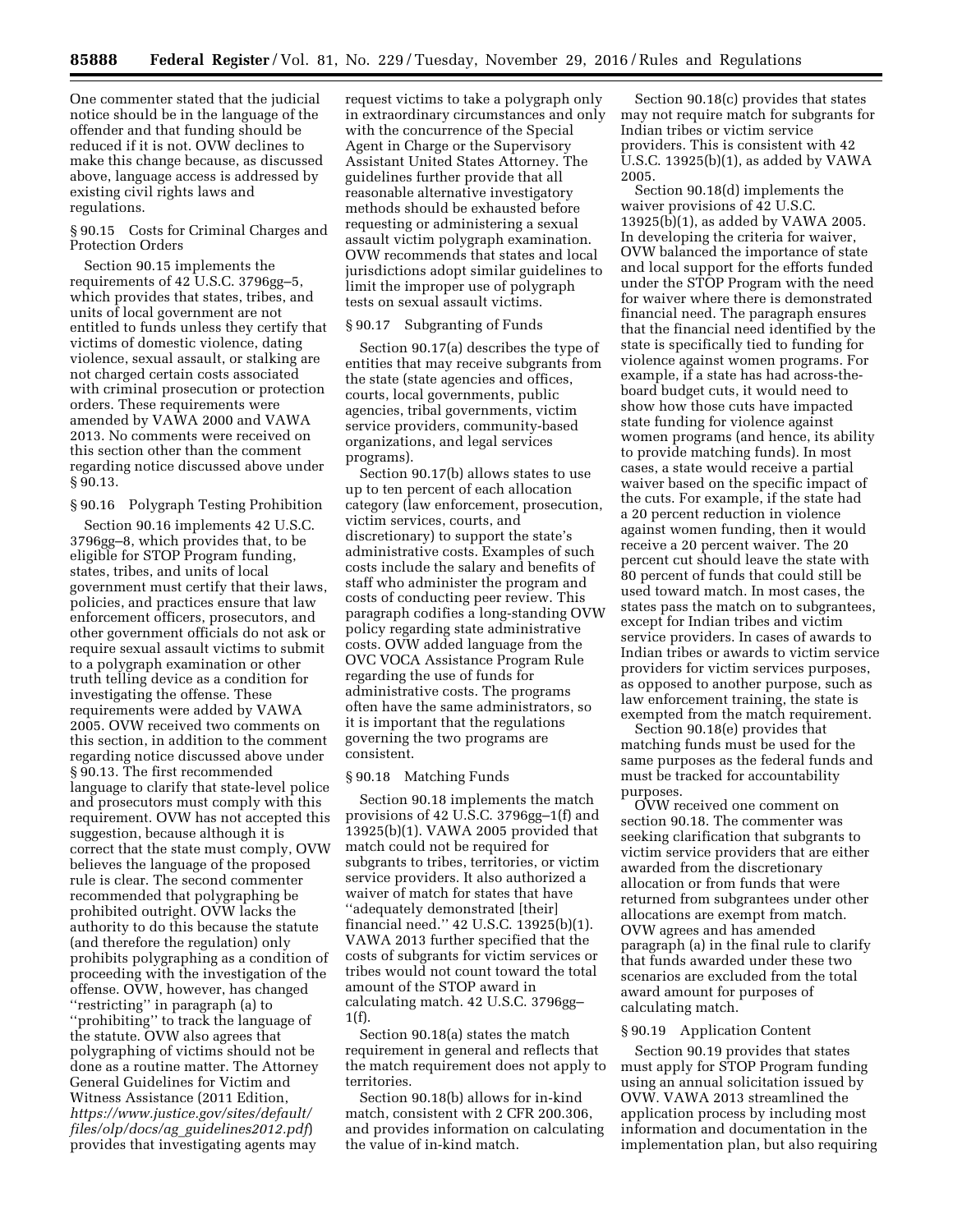the plan to be submitted at the time of application. No comments were received on this section.

#### § 90.21 Evaluation

Section 90.21 encourages states to have plans for evaluating the impact and effectiveness of their projects and requires them to cooperate with federally-sponsored evaluations of their projects. No comments were received on this section.

### § 90.22 Review of State Applications

Section 90.22 provides the statutory basis for review of state applications and implements the Single Point of Contact requirement of Executive Order 12372 (Intergovernmental Review of Federal Programs). No comments were received on this section.

## § 90.23 Annual Grantee and Subgrantee Reporting

Section 90.23 describes the annual reporting requirement for the program. Subgrantees submit annual progress reports to the state, which then forwards them to OVW, or as otherwise directed by OVW. States also must submit an annual progress report. Information on progress reports, along with the forms and instructions, are available at *[http://](http://muskie.usm.maine.edu/vawamei/stopformulamain.htm) [muskie.usm.maine.edu/vawamei/](http://muskie.usm.maine.edu/vawamei/stopformulamain.htm) [stopformulamain.htm.](http://muskie.usm.maine.edu/vawamei/stopformulamain.htm)* OVW received one comment on this section. The commenter was concerned that the current annual reports are time consuming, expensive, and intrusive to survivors and recommended that OVW consider whether the reporting process can be simplified. OVW is considering ways to improve the progress reporting process. Under the current process, it is expected that grantees and subgrantees will determine in some cases that, under the circumstances, it is not appropriate to ask a victim for certain information. The grantee or subgrantee only needs to report demographic information to the extent that it can be obtained in the course of providing victim-centered services, and there is generally an ''unknown'' category they can use, if needed. The information generated from the progress reports is used for a report to Congress, which highlights the accomplishments of the program, and also has other valuable uses. For example, progress reports are used by both OVW and states for monitoring purposes, and data from the progress reports may be used at the state and national level for identifying trends, promising practices, and areas of need.

§ 90.24 Activities That May Compromise Victim Safety and Recovery

Section 90.24 provides that grant funds may not be used to support activities that compromise victim safety and recovery. This section is based on the overall purpose of VAWA to enhance victim safety. Specific examples of such activities are included in the STOP Program solicitation each year and in special conditions attached to each OVW grant award. For example, past solicitations explained that such unsafe activities include procedures or policies that exclude victims from receiving safe shelter, advocacy services, counseling, and other assistance based on their actual or perceived age, immigration status, race, religion, sexual orientation, gender identity, mental health condition, physical health condition, criminal record, work in the sex industry, or the age and/or gender of their children. No comments were received on this section.

### § 90.25 Reallocation of Funds

Section 90.25 implements a new provision from VAWA 2013, 42 U.S.C. 3796gg–1(j), which allows states to reallocate funds in the law enforcement, prosecution, courts, and victim services (including culturally specific services) allocation categories if they did not receive ''sufficient eligible applications.'' The section defines an ''eligible'' application and provides the information that states must maintain on file to document a lack of sufficient eligible applications. The section ensures that states conduct sufficient outreach to the eligible category of subgrantees before reallocating the funds. One commenter noted that, while they generally agree with the provision, they request more detail on what is needed for a state to be allowed to reallocate funds to another category. Another commenter specifically stated that, if there have been insufficient applications in the culturally specific category, the state should also provide documentation as to whether there were applicants that applied but failed to qualify and if the state reached out to any applicants that failed to apply. OVW agrees with these suggestions but has concluded that they apply not just to the culturally specific category, but to all of the categories. OVW has added a requirement regarding additional documentation on applications that were unfunded for all of the categories (*i.e.,* law enforcement, courts, victim services, prosecution, and culturallyspecific) and reorganized the section for better clarity.

### **IV. Regulatory Certifications**

### *Executive Orders 12866 and 13563— Regulatory Review*

This regulation has been drafted and reviewed in accordance with Executive Order 12866, ''Regulatory Planning and Review,'' section 1(b), Principles of Regulation, and in accordance with Executive Order 13563, ''Improving Regulation and Regulatory Review,'' section 1(b). General Principles of Regulation.

The Department of Justice has determined that this rule is not a ''significant regulatory action'' under Executive Order 12866, section 3(f) because it is not likely to: (1) Have an annual effect on the economy of \$100 million or more; (2) create a serious inconsistency or otherwise interfere with an action taken or planned by another agency; (3) materially alter the budgetary impact of entitlements, grants, user fees, or loan programs or the rights and obligations of recipients thereof; or (4) raise novel legal or policy issues.

(1) The rule's impact is limited to OVW grant funds. It does not change the economic impact of the grant funds and will impose very few economic costs as discussed below.

(2) The Department of Health and Human Services (HHS) has a similar program under the Family Violence Prevention and Services Act (FVPSA), which uses some of the same definitions and a similar confidentiality provision. OVW and the HHS FVPSA office coordinate to ensure consistency in implementation of programs.

(3) The requirements in the rule are statutory and apply only to OVW grantees. In some cases, OVW has added some additional specificity to clarify the statutory requirements. The rule provides details on what information the states must provide as ''documentation,'' but does not impose

new requirements.

(4) This rule does not raise any novel legal or policy issues.

Further, both Executive Orders 12866 and 13563 direct agencies to assess all costs and benefits of available regulatory alternatives and to select regulatory approaches that maximize net benefits. The Department has assessed the costs and benefits of this regulation and believes that the regulatory approach selected maximizes net benefits. In most cases, the rule simply clarifies the statutory requirements, such as providing definitions, which would not have any cost or might reduce costs by providing administrators with clear guidance.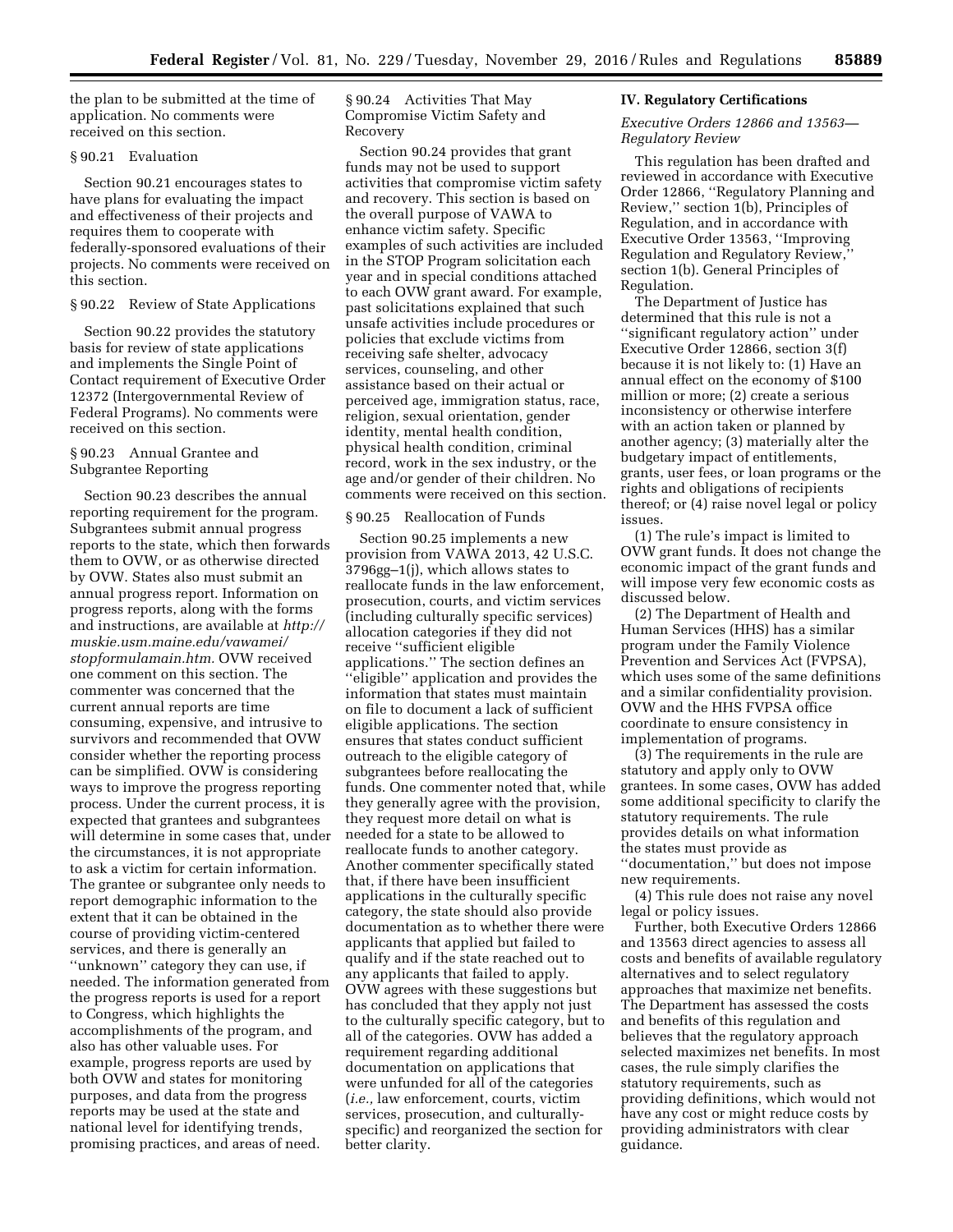OVW provides the following analysis of the most noteworthy costs, benefits, and alternative choices.

Subpart A. In general, most of this subpart comes from the statute. OVW developed all of these provisions to answer questions received regularly from grantees and provide greater clarity for grantees and save them the time and effort of analyzing the requirements and seeking further guidance from OVW staff. Under this final rule, a victim service component of a larger organization, agency, or government will need a victim release to share identifying victim information with other divisions or leadership of the organization, agency or government. The use of the release will increase the degree of control that the victim has over his/her information, which is widely considered a best practice in the violence against women field. The cost of the rule is the time and administrative burden in executing and tracking the release. This cost cannot be quantified, however, because the discussion of release with the victim would take place in the context of a larger conversation between the victim and the service provider about options for the victim and next steps. OVW considered whether to prevent the release of information about deceased victims in the context of fatality reviews, out of consideration for surviving family members. OVW found a balance that allows for release but also requires the fatality review to attempt to get permission from an authorized representative and surviving minor children (and/or guardians of such) and limits the release to information necessary for the fatality review.

Subpart B. In general, changes to subpart B reflect a balance between the burden on the state administrators and the need to ensure compliance with the statute. The relevant statute requires state implementation plans that must identify how the state will use STOP funds and meet certain statutory requirements. OVW opted to require full plans only every four years to reduce the burden on states in developing these plans. In the other years, states only submit updates to their plans.

### *Executive Order 13132—Federalism*

This regulation will not have substantial direct effects on the states, on the relationship between the national government and the states, or on distribution of power and responsibilities among the various levels of government. Therefore, in accordance with Executive Order 13132, it is determined that this rule does not have sufficient federalism implications

to warrant the preparation of a Federalism Assessment.

### *Regulatory Flexibility Act*

The OVW, in accordance with the Regulatory Flexibility Act (5 U.S.C. 605(b)), has reviewed this regulation and, by approving it, certifies that this regulation will not have a significant economic impact upon a substantial number of small entities for the following reason: Except for the match provisions in § 90.18, the direct economic impact is limited to the OVW's appropriated funds. For more information on economic impact, please see above.

# *Executive Order 12988—Civil Justice Reform*

This regulation meets the applicable standards set forth in sections 3(a) and 3(b)(2) of Executive Order 12988.

# *Executive Order 13175—Consultation and Coordination With Indian Tribal Governments*

This rule will not result in substantial direct increased costs to Indian tribal governments. The definitions and confidentiality provisions of the rule will impact grantees that are tribes. OVW currently has 351 active awards to 226 tribes and tribal organizations, for a total of over \$182 million. As discussed above, any financial costs imposed by the rule are minimal.

In addition, although a small number of tribes are subgrantees of the STOP Program, discussed in subpart B, the requirements of the rule are imposed on grantees, not subgrantees. The one provision in subpart B that will have a direct effect on tribes is § 90.12(b)(3), which implements the statutory requirement that states consult with ''tribal governments in those States with State or federally recognized Indian tribes.'' 42 U.S.C. 3796gg–1(c)(2)(F). The rule requires states to invite all state or federally recognized tribes in the state to participate in the planning process. This approach was recommended by tribal participants in the tribal listening session and at OVW's annual government-to-government tribal consultations in 2013 and 2014.

As discussed above, OVW included regulatory implementation of statutory changes to the STOP Program as a topic at its annual tribal consultations in 2013 and 2014. At the 2013 consultation, tribal leaders were asked for testimony on terms that should be defined in the regulations, additional entities that states should consult with in developing their implementation plans, how states should document the participation of planning committee members, and how

states should consult with tribes, among other specific questions. The questions presented at the 2014 consultation included how states might better consult with tribes during STOP implementation planning, and how states should include tribes in the equitable distribution of funds for underserved populations and culturally specific services. At both consultations, tribal leaders emphasized the importance of states engaging in meaningful consultation with all tribes in their state. Tribal leaders noted that such consultation should involve a cooperative decision-making process designed to reach consensus before a decision is made or action is taken, and that effective consultation leads to an implementation plan that takes into account the needs of tribes. Tribal leaders also pointed out that a state's failure to consult with tribes can prevent tribes from accessing STOP funds or even being aware that they are available. Finally, testimony at the tribal consultations raised concerns about states asking tribal shelters to volunteer to provide matching funds in order to receive STOP subgrant funding.

#### *Unfunded Mandates Reform Act of 1995*

This rule will not result in the expenditure by state, local, and tribal governments, in the aggregate, or by the private sector, of \$100,000,000 or more in any one year, and it will not uniquely affect small governments. Therefore, no actions were deemed necessary under the provisions of the Unfunded Mandates Reform Act of 1995.

# *Small Business Regulatory Enforcement Fairness Act of 1996*

This rule is not a major rule as defined by section 804 of the Small Business Regulatory Enforcement Fairness Act of 1996. This rule will not result in an annual effect on the economy of \$100,000,000 or more; a major increase in cost or prices; or significant adverse effects on competition, employment, investment, productivity, innovation, or on the ability of United States-based companies to compete in domestic and export markets.

#### **List of Subjects in 28 CFR Part 90**

Grant programs; Judicial administration.

For the reasons set forth in the preamble, the Office on Violence Against Women amends 28 CFR part 90 as follows: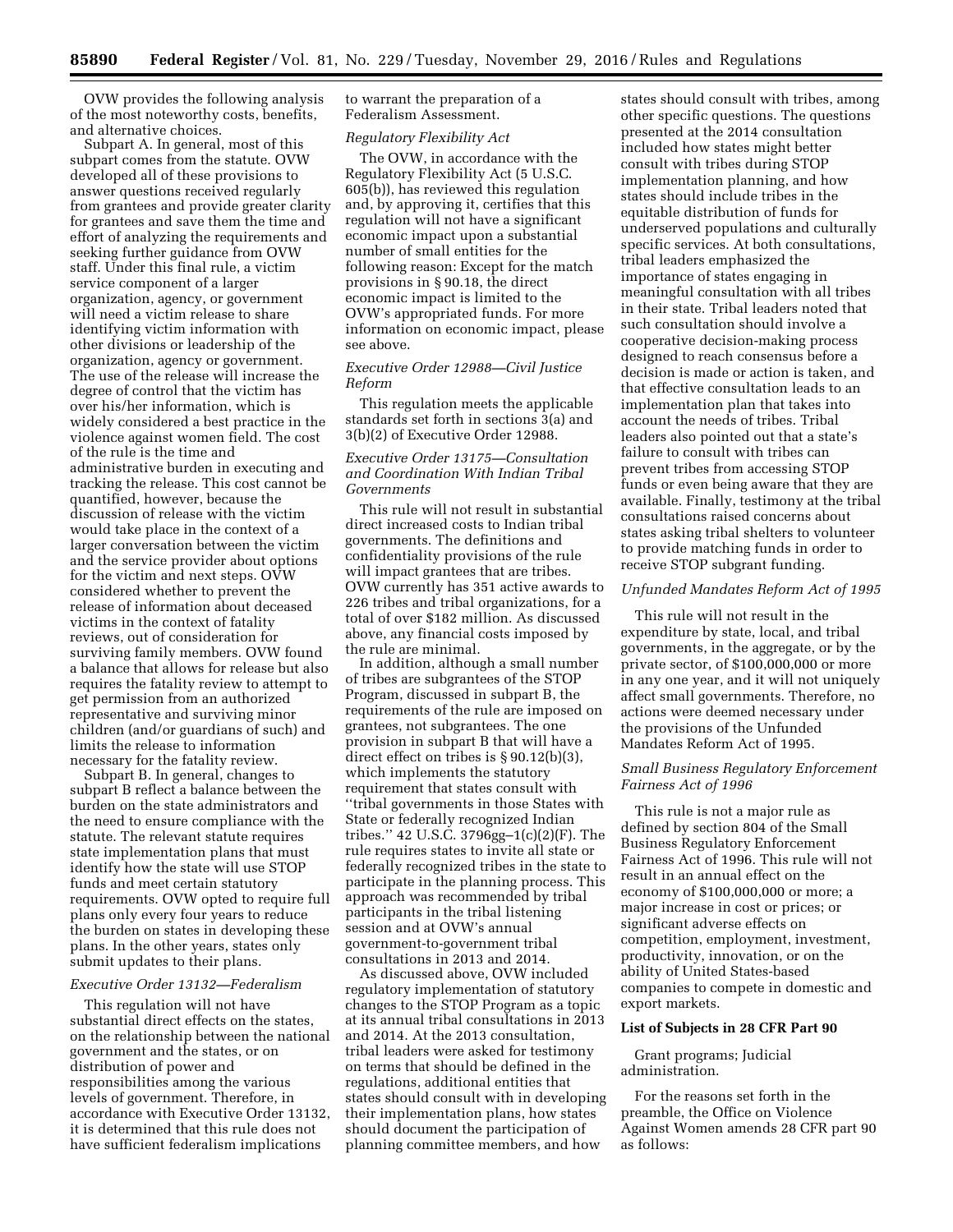# **PART 90—VIOLENCE AGAINST WOMEN**

■ 1. The authority for part 90 is revised to read as follows:

**Authority:** 42 U.S.C. 3796gg *et seq.;* 42 U.S.C. 3796hh *et seq.,* 42 U.S.C. 13925

#### **Subpart A—General Provisions**

■ 2. Section 90.1 is revised to read as follows:

### **§ 90.1 General**

(a) This part implements certain provisions of the Violence Against Women Act (VAWA), and subsequent legislation as follows:

(1) The Violence Against Women Act (VAWA), Title IV of the Violent Crime Control and Law Enforcement Act of 1994, Public Law 103–322 (Sept. 13, 1994);

(2) The Violence Against Women Act of 2000 (VAWA 2000), Division B of the Victims of Trafficking and Violence Protection Act of 2000, Public Law 106– 386 (Oct. 28, 2000);

(3) The Violence Against Women Office Act, Title IV of the 21st Century Department of Justice Appropriations Authorization Act, Public Law 107–273 (Nov. 2, 2002);

(4) The Violence Against Women and Department of Justice Reauthorization Act of 2005 (VAWA 2005), Public Law 109–162 (January 5, 2006); and,

(5) The Violence Against Women Reauthorization Act of 2013 (VAWA 2013), Public Law 113–4 (Mar. 7, 2013).

(b) Subpart B of this part defines program eligibility criteria and sets forth requirements for application for and administration of formula grants to States to combat violent crimes against women. This program is codified at 42 U.S.C. 3796gg through 3796gg–5 and 3796gg–8.

(c) Subpart C of this part was removed on September 9, 2013.

(d) Subpart D of this part defines program eligibility criteria and sets forth requirements for the discretionary Grants to Encourage Arrest Policies and Enforcement of Protection Orders Program.

(e) Subpart A of this part applies to all grants made by OVW and subgrants made under the STOP Violence Against Women Formula Program (STOP Program) and the Sexual Assault Services Formula Grant Program after the effective date of this rule. Subpart B of this part applies to all STOP Program grants issued by OVW after the effective date of the rule and to all subgrants issued by states under the STOP Program after the effective date of the rule, even if the underlying grant was

issued by OVW prior to the effective date of the rule.

■ 3. Section 90.2 is revised to read as follows:

### **§ 90.2 Definitions**

(a) In addition to the definitions in this section, the definitions in 42 U.S.C. 13925(a) apply to all grants awarded by the Office on Violence Against Women and all subgrants made under such awards.

(b) The term ''community-based program'' has the meaning given the term ''community-based organization'' in 42 U.S.C. 13925(a).

(c) The term ''forensic medical examination'' means an examination provided to a victim of sexual assault by medical personnel to gather evidence of a sexual assault in a manner suitable for use in a court of law.

(1) The examination should include at a minimum:

(i) Gathering information from the patient for the forensic medical history;

(ii) Head-to-toe examination of the patient;

(iii) Documentation of biological and physical findings; and

(iv) Collection of evidence from the patient.

(2) Any costs associated with the items listed in paragraph (c)(1) of this section, such as equipment or supplies, are considered part of the ''forensic medical examination.''

(3) The inclusion of additional procedures (*e.g.,* testing for sexually transmitted diseases) may be determined by the State, Indian tribal government, or unit of local government in accordance with its current laws, policies, and practices.

(d) The term ''prevention'' includes both primary and secondary prevention efforts. ''Primary prevention'' means strategies, programming, and activities to stop both first-time perpetration and first-time victimization. Primary prevention is stopping domestic violence, dating violence, sexual assault, and stalking before they occur. ''Secondary prevention'' is identifying risk factors or problems that may lead to future domestic violence, dating violence, sexual assault, or stalking and taking the necessary actions to eliminate the risk factors and the potential problem. ''Prevention'' is distinguished from ''outreach,'' which has the goal of informing victims and potential victims about available services.

(e) The term ''prosecution'' means any public agency charged with direct responsibility for prosecuting criminal offenders, including such agency's component bureaus (such as governmental victim services programs). Public agencies that provide prosecution support services, such as overseeing or participating in Statewide or multi-jurisdictional domestic violence, dating violence, sexual assault, or stalking task forces, conducting training for State, tribal, or local prosecutors or enforcing victim compensation and domestic violence, dating violence, sexual assault, or stalking-related restraining orders also fall within the meaning of ''prosecution'' for purposes of this definition.

(f) The term ''public agency'' has the meaning provided in 42 U.S.C. 3791.

(g) For the purpose of this part, a ''unit of local government'' is any city, county, township, town, borough, parish, village, or other general purpose political subdivision of a State. The following are not considered units of local government for purposes of this part:

(1) Police departments;

- (2) Pre-trial service agencies;
- (3) District or city attorneys' offices;
- (4) Sheriffs' departments;
- (5) Probation and parole departments; (6) Shelters;

(7) Nonprofit, nongovernmental victim service agencies including faithbased or community-based organizations; and

(8) Universities.

(h) The term ''victim services division or component of an organization, agency, or government'' refers to a division within a larger organization, agency, or government, where the division has as its primary purpose to assist or advocate for domestic violence, dating violence, sexual assault, or stalking victims and has a documented history of work concerning such victims.

■ 4. Section 90.4 is added to subpart A to read as follows:

#### **§ 90.4 Grant conditions.**

(a) *Applicability.* In addition to the grant conditions in paragraphs (b) and (c) of this section, the grant conditions in 42 U.S.C. 13925(b) apply to all grants awarded by the Office on Violence Against Women and all subgrants made under such awards.

(b) *Nondisclosure of confidential or private information*—(1) *In general.* In order to ensure the safety of adult, youth, and child victims of domestic violence, dating violence, sexual assault, or stalking and their families, grantees and subgrantees under this part shall protect the confidentiality and privacy of persons receiving services.

(2) *Nondisclosure.* (i) Subject to paragraph (b)(3) of this section, grantees and subgrantees shall not disclose any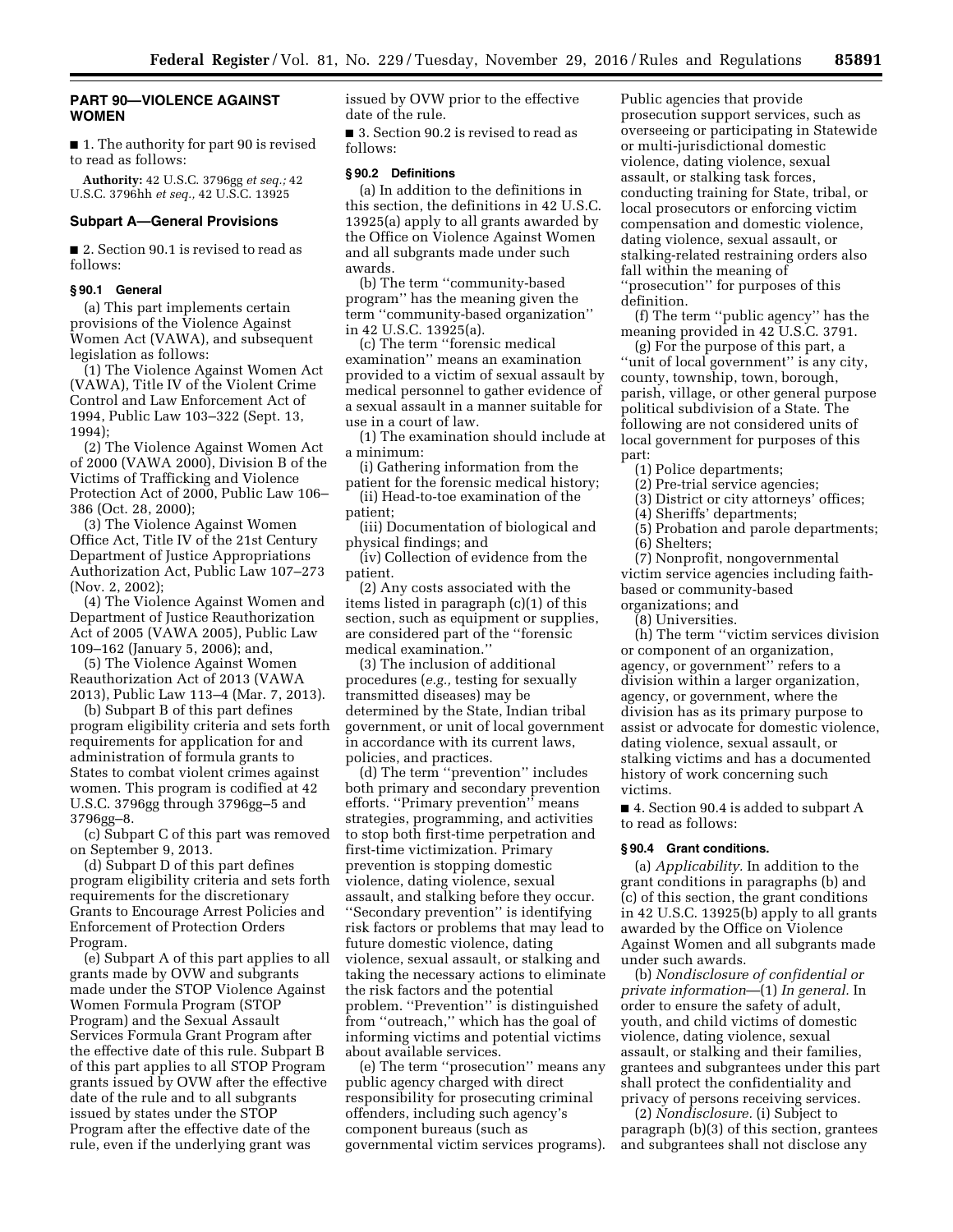personally identifying information or individual information collected in connection with services requested, utilized, or denied through grantees' and subgrantees' programs, regardless of whether the information has been encoded, encrypted, hashed, or otherwise protected.

(ii) This paragraph applies whether the information is being requested for a Department of Justice grant program or another Federal agency, State, tribal, or territorial grant program. This paragraph also limits disclosures by subgrantees to grantees, including disclosures to Statewide or regional databases.

(iii) This paragraph also applies to disclosures from the victim services divisions or components of an organization, agency, or government to other non-victim service divisions within an organization, agency, or government. It also applies to disclosures from victim services divisions or components of an organization, agency, or government to the leadership of the organization, agency, or government (*e.g.,* executive director or chief executive). Such executives shall have access without releases only in extraordinary and rare circumstances. Such circumstances do not include routine monitoring and supervision.

(3) *Release.* (i) Personally identifying information or individual information that is collected as described in paragraph (b)(2) of this section may not be released except under the following circumstances:

(A) The victim signs a release as provided in paragraph (b)(3)(ii) of this section;

(B) Release is compelled by statutory mandate, which includes mandatory child abuse reporting laws; or

(C) Release is compelled by court mandate, which includes a legal mandate created by case law, such as a common-law duty to warn.

(ii) Victim releases must meet the following criteria—

(A) Releases must be written, informed, and reasonably time-limited. Grantees and subgrantees may not use a blanket release and must specify the scope and limited circumstances of any disclosure. At a minimum, grantees and subgrantees must: Discuss with the victim why the information might be shared, who would have access to the information, and what information could be shared under the release; reach agreement with the victim about what information would be shared and with whom; and record the agreement about the scope of the release. A release must specify the duration for which information may be shared. The

reasonableness of this time period will depend on the specific situation.

(B) Grantees and subgrantees may not require consent to release of information as a condition of service.

(C) Releases must be signed by the victim unless the victim is a minor who lacks the capacity to consent to release or is a legally incapacitated person and has a court-appointed guardian. Except as provided in paragraph (b)(3)(ii)(D) of this section, in the case of an unemancipated minor, the release must be signed by the minor and a parent or guardian; in the case of a legally incapacitated person, it must be signed by a legally-appointed guardian. Consent may not be given by the abuser of the minor or incapacitated person or the abuser of the other parent of the minor. If a minor is incapable of knowingly consenting, the parent or guardian may provide consent. If a parent or guardian consents for a minor, the grantee or subgrantee should attempt to notify the minor as appropriate.

(D) If the minor or person with a legally appointed guardian is permitted by law to receive services without the parent's or guardian's consent, the minor or person with a guardian may consent to release information without additional consent.

(iii) If the release is compelled by statutory or court mandate, grantees and subgrantees must make reasonable efforts to notify victims affected by the disclosure and take steps necessary to protect the privacy and safety of the affected persons.

(4) *Fatality reviews.* Grantees and subgrantees may share personally identifying information or individual information that is collected as described in paragraph (b)(2) of this section about deceased victims being sought for a fatality review to the extent permitted by their jurisdiction's law and only if the following conditions are met:

(i) The underlying objectives of the fatality review are to prevent future deaths, enhance victim safety, and increase offender accountability;

(ii) The fatality review includes policies and protocols to protect identifying information, including identifying information about the victim's children, from further release outside the fatality review team;

(iii) The grantee or subgrantee makes a reasonable effort to get a release from the victim's personal representative (if one has been appointed) and from any surviving minor children or the guardian of such children (but not if the guardian is the abuser of the deceased parent), if the children are not capable of knowingly consenting; and

(iv) The information released is limited to that which is necessary for the purposes of the fatality review.

(5) *Inadvertent release.* Grantees and subgrantees are responsible for taking reasonable efforts to prevent inadvertent releases of personally identifying information or individual information that is collected as described in paragraph (b)(2) of this section.

(6) *Confidentiality assessment and assurances.* Grantees and subgrantees are required to document their compliance with the requirements of this paragraph. All applicants for Office on Violence Against Women funding are required to submit a signed acknowledgement form, indicating that they have notice that, if awarded funds, they will be required to comply with the provisions of this paragraph, will mandate that subgrantees, if any, comply with this provision, and will create and maintain documentation of compliance, such as policies and procedures for release of victim information, and will mandate that subgrantees, if any, will do so as well.

(c) *Victim eligibility for services.*  Victim eligibility for direct services is not dependent on the victim's immigration status.

(d) *Reports.* An entity receiving a grant under this part shall submit to the Office on Violence Against Women reports detailing the activities undertaken with the grant funds. These reports must comply with the requirements set forth in 2 CFR 200.328 and provide any additional information that the Office on Violence Against Women requires.

■ 5. Subpart B is revised to read as follows:

# **Subpart B—The STOP (Services \* Training \* Officers \* Prosecutors) Violence Against Women Formula Grant Program**

Sec.

- 90.10 STOP (Services \* Training \* Officers \* Prosecutors) Violence Against Women Formula Grant Program—general.<br>90.11 State office.
- 90.11 State office.<br>90.12 Implementa
- 
- 90.12 Implementation plans.<br>90.13 Forensic medical exam Forensic medical examination
- payment requirement.<br>
90.14 Indicial notification 90.14 Judicial notification requirement.<br>90.15 Costs for criminal charges and Costs for criminal charges and
- protection orders.<br>90.16 Polygraph testi
- 90.16 Polygraph testing prohibition.<br>90.17 Subgranting of funds.
- 90.17 Subgranting of funds.<br>90.18 Matching funds.
- 90.18 Matching funds.<br>90.19 Application con
- 90.19 Application content.<br>90.21 Evaluation
- 90.21 Evaluation.<br>90.22 Review of S
- 90.22 Review of State applications.<br>90.23 Annual grantee and subgrant Annual grantee and subgrantee
- reporting.
- 90.24 Activities that may compromise victim safety and recovery.
- 90.25 Reallocation of funds.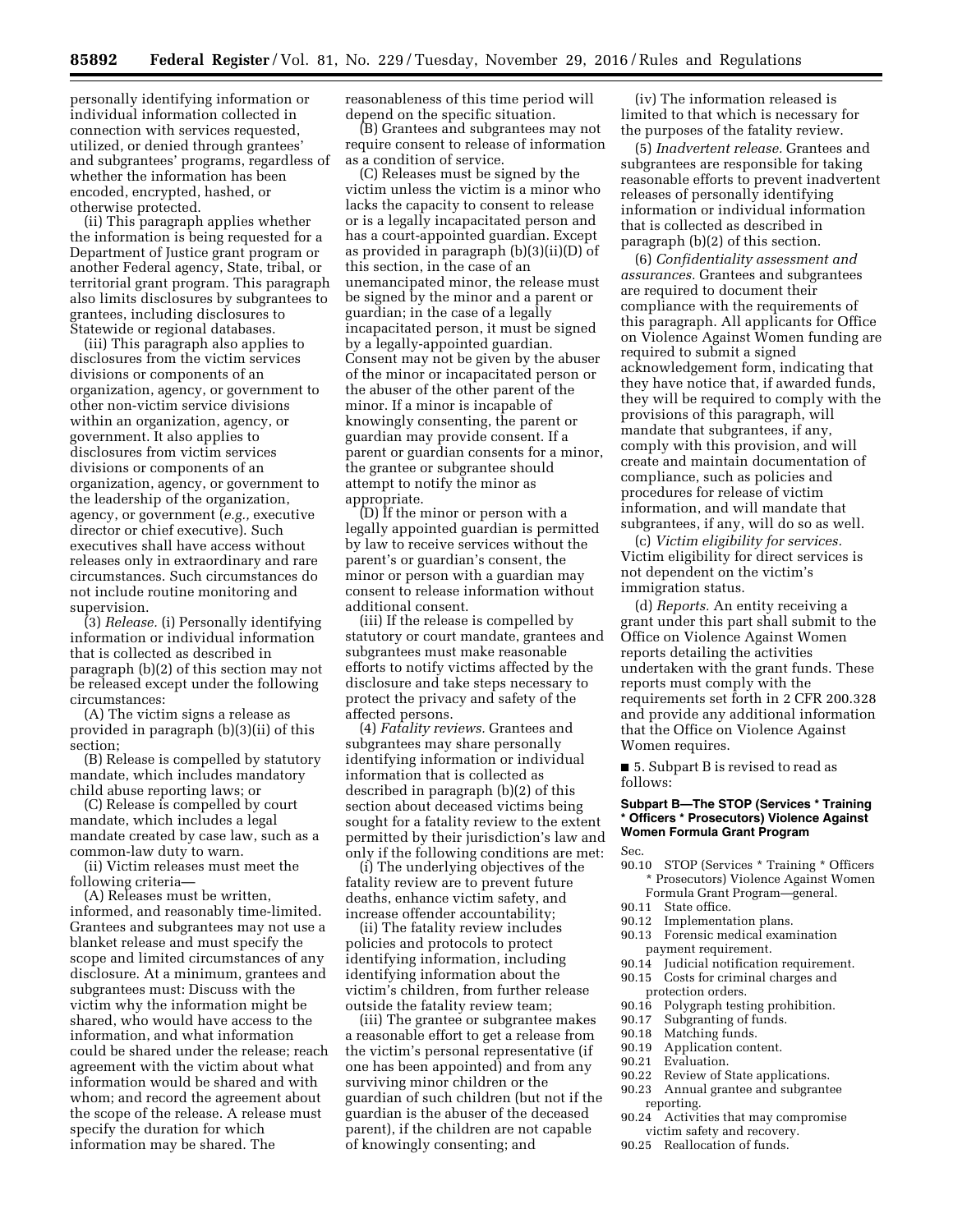#### **§ 90.10 STOP (Services \* Training \* Officers \* Prosecutors) Violence Against Women Formula Grant Program—general.**

The purposes, criteria, and requirements for the STOP Violence Against Women Formula Grant Program are established by 42 U.S.C. 3796gg *et seq.* Eligible applicants for the program are the 50 States, American Samoa, Guam, Puerto Rico, Northern Mariana Islands, U.S. Virgin Islands, and the District of Columbia, hereinafter referred to as ''States.''

# **§ 90.11 State office.**

(a) *Statewide plan and application.*  The chief executive of each participating State shall designate a State office for the purposes of:

(1) Certifying qualifications for funding under this program;

(2) Developing a Statewide plan for implementation of the STOP Violence Against Women Formula Grants as described in § 90.12; and

(3) Preparing an application to receive funds under this program.

(b) *Administration and fund disbursement.* In addition to the duties specified by paragraph (a) of this section, the State office shall administer funds received under this program, including receipt, review, processing, monitoring, progress and financial report review, technical assistance, grant adjustments, accounting, auditing, and fund disbursements.

(c) *Allocation requirement.* (1) The State office shall allocate funds as provided in 42 U.S.C. 3796gg–1(c)(4) to courts and for law enforcement, prosecution, and victim services (including funds that must be awarded to culturally specific community-based organizations).

(2) The State office shall ensure that the allocated funds benefit law enforcement, prosecution and victim services and are awarded to courts and culturally specific community-based organizations. In ensuring that funds benefit the appropriate entities, if funds are not subgranted directly to law enforcement, prosecution, and victim services, the State must require demonstration from the entity to be benefitted in the form of a memorandum of understanding signed by the chief executives of both the entity and the subgrant recipient, stating that the entity supports the proposed project and agrees that it is to the entity's benefit.

(3) Culturally specific allocation: 42 U.S.C. 13925 defines ''culturally specific'' as primarily directed toward racial and ethnic minority groups (as defined in 42 U.S.C. 300u–6(g)). An organization will qualify for funding for the culturally specific allocation if its

primary mission is to address the needs of racial and ethnic minority groups or if it has developed a special expertise regarding services to address the demonstrated needs of a particular racial and ethnic minority group. The organization must do more than merely provide services to the targeted group; rather, the organization must provide culturally competent services designed to meet the specific needs of the target population. This allocation requires States to set aside a minimum of ten percent (within the thirty-percent allocation for victim services) of STOP Program funds for culturally specific services, but States are encouraged to provide higher levels of funding to address the needs of racial and ethnic minority groups. States should tailor their subgrant application process to assess the qualifications of applicants for the culturally specific set aside, such as reviewing the mission statement of the applicant, the make-up of the board of directors or steering committee of the applicant (with regard to knowledge and experience with relevant cultural populations and language skills), and the history of the organization.

(4) Sexual assault set aside: As provided in 42 U.S.C. 3796gg–1(c)(5), the State must also award at least 20 percent of the total State award to projects in two or more allocations in 42 U.S.C. 3796gg–1(c)(4) that meaningfully address sexual assault. States should evaluate whether the interventions are tailored to meet the specific needs of sexual assault victims including ensuring that projects funded under the set aside have a legitimate focus on sexual assault and that personnel funded under such projects have sufficient expertise and experience on sexual assault.

(d) *Pass-through administration.* The State office has broad latitude in structuring its administration of the STOP Violence Against Women Formula Grant Program. STOP Program funding may be administered by the State office itself or by other means, including the use of pass-through entities (such as State domestic violence or sexual assault coalitions) to make determinations regarding award distribution and to administer funding. States that opt to use a pass-through entity shall ensure that the total sum of STOP Program funding for administrative and training costs for the State and pass-through entity is within the limit established by § 90.17(b), the reporting of activities at the subgrantee level is equivalent to what would be provided if the State were directly overseeing sub-awards, and an effective system of monitoring sub-awards is

used. States shall report on the work of the pass-through entity in such form and manner as OVW may specify from time to time.

## **§ 90.12 Implementation plans.**

(a) *In general.* Each State must submit a plan describing its identified goals under this program and how the funds will be used to accomplish those goals. The plan must include all of the elements specified in 42 U.S.C. 3796gg– 1(i). The plan will cover a four-year period. In years two through four of the plan, each State must submit information on any updates or changes to the plan, as well as updated demographic information.

(b) *Consultation and coordination.* In developing and updating this plan, a State must consult and coordinate with the entities specified in 42 U.S.C. 3796gg–1(c)(2).

(1) This consultation process must include at least one sexual assault victim service provider and one domestic violence victim service provider and may include other victim service providers.

(2) In determining what population specific organizations, representatives from underserved populations, and culturally specific organizations to include in the consultation process, States should consider the demographics of their State as well as barriers to service, including historical lack of access to services, for each population. The consultation process should involve any significant underserved and culturally specific populations in the State, including organizations working with lesbian, gay, bisexual, and transgender (LGBT) people and organizations that focus on people with limited English proficiency. If the State does not have any culturally specific or population specific organizations at the State or local level, the State may use national organizations to collaborate on the plan.

(3) States must invite all State or federally recognized tribes to participate in the planning process. Tribal coalitions and State or regional tribal consortia may help the State reach out to the tribes but cannot be used as a substitute for consultation with all tribes.

(4) States are encouraged to include survivors of domestic violence, dating violence, sexual assault, and stalking in the planning process. States that include survivors should address safety and confidentiality considerations in recruiting and consulting with such survivors.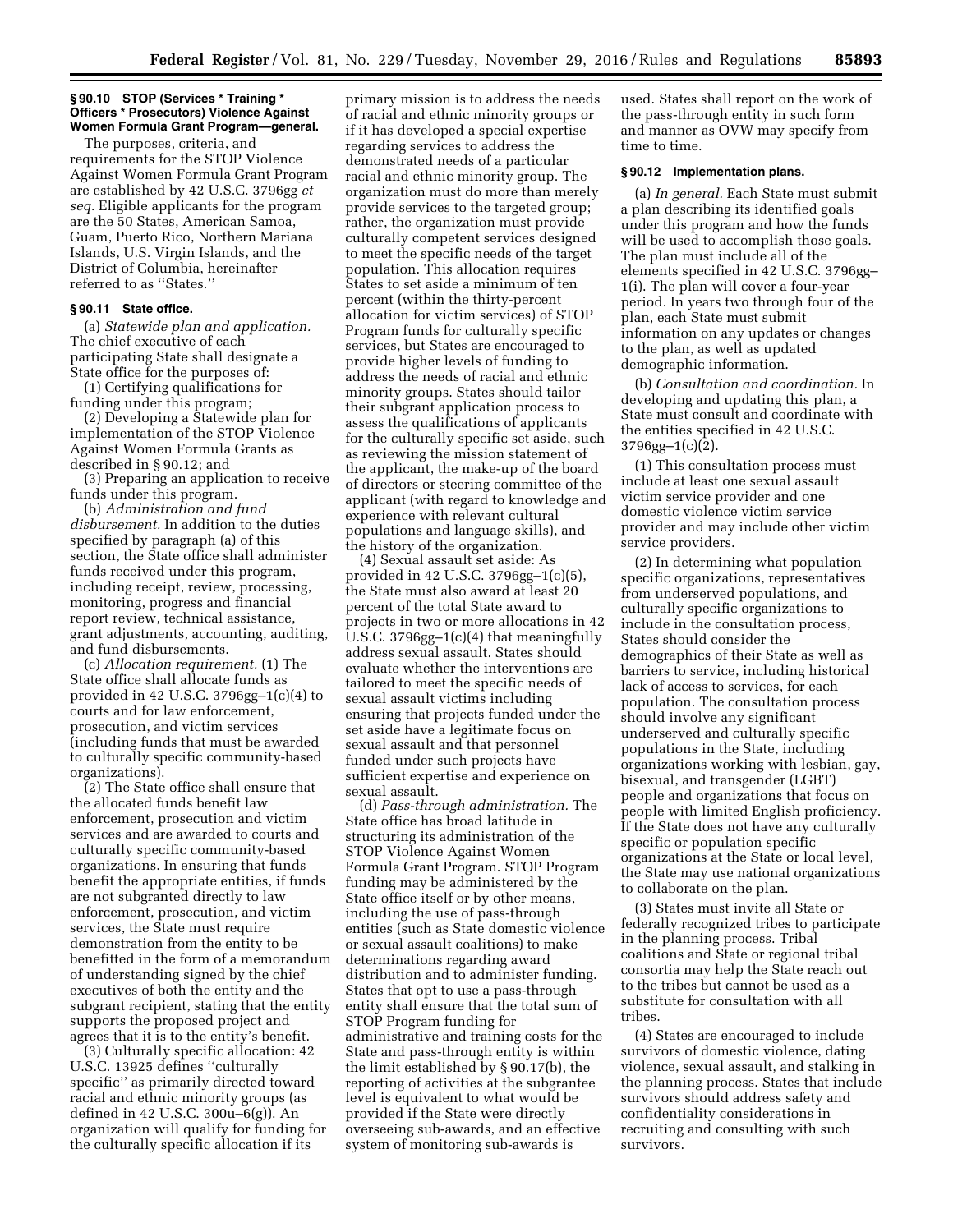(5) States should include probation and parole entities in the planning process.

(6) As provided in 42 U.S.C. 3796gg– 1(c)(3), States must coordinate the plan with the State plan for the Family Violence Prevention and Services Act (42 U.S.C. 10407), the State Victim Assistance Formula Grants under the Victims of Crime Act (42 U.S.C. 10603), and the Rape Prevention and Education Program (42 U.S.C. 280b–1b). The purposes of this coordination process are to provide greater diversity of projects funded and leverage efforts across the various funding streams.

(7) Although all of the entities specified in 42 U.S.C. 3796gg–1(c)(2) must be consulted, they do not all need to be on the ''planning committee.'' The planning committee must include the following, at a minimum:

(i) The State domestic violence and sexual assault coalitions as defined by 42 U.S.C. 13925(a)(32) and (33) (or dual coalition)

(ii) A law enforcement entity or State law enforcement organization

(iii) A prosecution entity or State prosecution organization

(iv) A court or the State

Administrative Office of the Courts (v) Representatives from tribes, tribal

organizations, or tribal coalitions

(vi) Population specific organizations representing the most significant underserved populations and culturally specific populations in the State other than tribes, which are addressed separately.

(8) The full consultation should include more robust representation than the planning committee from each of the required groups as well as all State and Federally recognized tribes.

(c) *Documentation of consultation.* As part of the implementation plan, the State must either submit or retain documentation of collaboration with all the entities specified in paragraph (b) of this section and in 42 U.S.C. 3796gg– 1(c)(2), as provided in this paragraph.

(1) States must retain all of the following documentation but are not required to submit it to OVW as part of the implementation plan:

(i) For in-person meetings, a sign-in sheet with name, title, organization, which of the required entity types (*e.g.,*  tribal government, population specific organization, prosecution, court, state coalition) the person is representing, phone number, email address, and signature;

(ii) For online meetings, the web reports or other documentation of who participated in the meeting;

(iii) For phone meetings, documentation of who was on the call, such as a roll call or minutes; and

(iv) For any method of document review that occurred outside the context of a meeting, information such as to whom the draft implementation plan was sent, how it was sent (for example, email versus mail), and who responded.

(2) States must submit all of the following documentation to OVW as part of the implementation plan:

(i) A summary of major concerns that were raised during the planning process and how they were addressed or why they were not addressed, which should be sent to the planning committee along with any draft implementation plan and the final plan;

(ii) Documentation of collaboration for each planning committee member that documents, at a minimum:

(A) Which category the participant represents of the entities listed in 42 U.S.C. 3796gg–1(c)(2), such as law enforcement, state coalition, or population specific organization;

(B) Whether they were informed about meetings;

(C) Whether they attended meetings; (D) Whether they were given drafts of

the implementation plan to review; (E) Whether they submitted comments on the draft;

(F) Whether they received a copy of the final plan and the summary of major concerns; and

(G) Any significant concerns with the final plan;

(iii) A description of efforts to reach tribes, if applicable;

(iv) An explanation of how the State determined which underserved and culturally specific populations to include.

(d) *Equitable distribution.* The implementation plan must describe, on an annual or four-year basis, how the State, in disbursing monies, will:

(1) Give priority to areas of varying geographic size with the greatest showing of need based on the range and availability of existing domestic violence and sexual assault programs in the population and geographic area to be served in relation to the availability of such programs in other such populations and geographic areas, including Indian reservations;

(2) Determine the amount of subgrants based on the population and geographic area to be served;

(3) Equitably distribute monies on a geographic basis including nonurban and rural areas of various geographic sizes;

(4) Recognize and meaningfully respond to the needs of underserved populations and ensure that monies set

aside to fund linguistically and culturally specific services and funds for underserved populations are distributed equitably among culturally specific and other underserved populations; and

(5) Take steps to ensure that eligible applicants are aware of the STOP Program funding opportunity, including applicants serving different geographic areas and culturally specific and other underserved populations.

(e) *Underserved populations.* Each State may determine the methods it uses for identifying underserved populations within the State, which may include public hearings, needs assessments, task forces, and United States Census Bureau data. The implementation plan must include details regarding the methods used and the results of those methods. It must also include information on how the State plans to meet the needs of identified underserved populations, including, but not limited to, culturally specific populations, victims who are underserved because of sexual orientation or gender identity, and victims with limited English proficiency.

(f) *Goals and objectives for reducing domestic violence homicide.* As required by 42 U.S.C. 3796gg–1(i)(2)(G), State plans must include goals and objectives for reducing domestic violence homicide.

(1) The plan must include available statistics on the rates of domestic violence homicide within the State.

(2) As part of the State's consultation with law enforcement, prosecution, and victim service providers, the State and these entities should discuss and document the perceived accuracy of these statistics and the best ways to address domestic violence homicide.

(3) The plan must identify specific goals and objectives for reducing domestic violence homicide, based on these discussions, which include challenges specific to the State and how the plan can overcome them.

(g) *Additional contents.* State plans must also include the following:

(1) Demographic information regarding the population of the State derived from the most recent available United States Census Bureau data including population data on race, ethnicity, age, disability, and limited English proficiency.

(2) A description of how the State will reach out to community-based organizations that provide linguistically and culturally specific services.

(3) A description of how the State will address the needs of sexual assault victims, domestic violence victims, dating violence victims, and stalking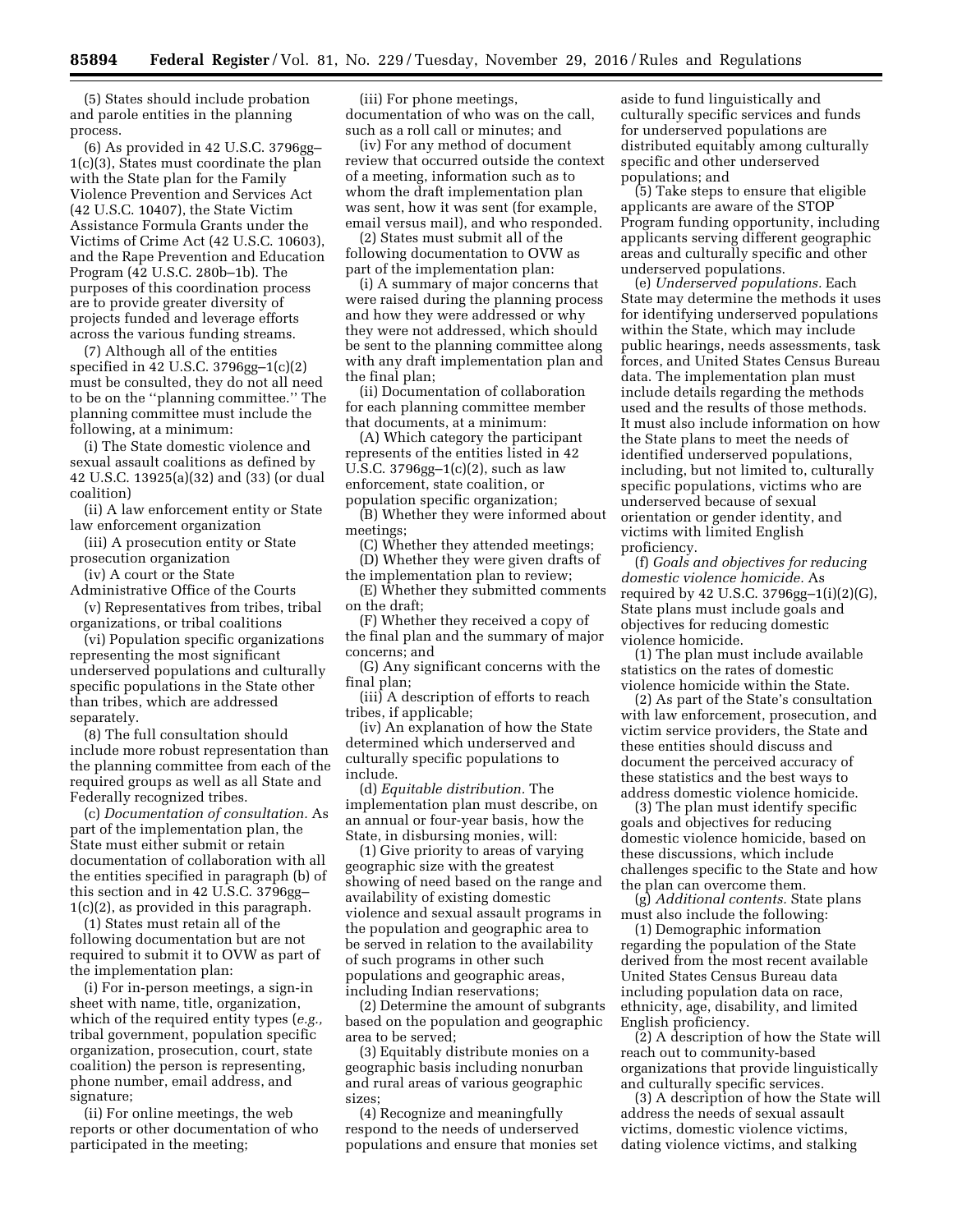victims, as well as how the State will hold offenders who commit each of these crimes accountable.

(4) A description of how the State will ensure that eligible entities are aware of funding opportunities, including projects serving underserved populations as defined by 42 U.S.C. 13925(a).

(5) Information on specific projects the State plans to fund.

(6) An explanation of how the State coordinated the plan as described in paragraph (b)(6) and the impact of that coordination on the contents of the plan.

(7) If applicable, information about whether the State has submitted an assurance, a certification, or neither under the Prison Rape Elimination Act (PREA) standards (28 CFR part 115) and, if an assurance, how the State plans to spend STOP funds set aside for PREA compliance.

(8) A description of how the State will identify and select applicants for subgrant funding, including whether a competitive process will be used.

(h) *Deadline.* State plans will be due at application. If the Office on Violence Against Women determines the submitted plan is incomplete, the State will receive the award, but will not be able to access funding until the plan is completed and approved. The State will have 60 days from the award date to complete the plan. If the State does not complete it in that time, then the funds may be deobligated and the award closed.

### **§ 90.13 Forensic medical examination payment requirement.**

(a) To be eligible for funding under this program, a State must meet the requirements at 42 U.S.C. 3796gg– 4(a)(1) with regard to incurring the full out-of-pocket costs of forensic medical examinations for victims of sexual assault.

(b) ''Full out-of-pocket costs'' means any expense that may be charged to a victim in connection with a forensic medical examination for the purpose of gathering evidence of a sexual assault (*e.g.,* the full cost of the examination, an insurance deductible, or a fee established by the facility conducting the examination). For individuals covered by insurance, full out-of-pocket costs means any costs that the insurer does not pay.

(c) Coverage of the cost of additional procedures (*e.g.,* testing for sexually transmitted diseases) may be determined by the State or governmental entity responsible for paying the costs.

(d) States are strongly discouraged from billing a victim's private insurance and may only do so as a source of payment for the exams if they are not using STOP Program funds to pay for the cost of the exams. In addition, any expenses not covered by the insurer must be covered by the State or other governmental entity and cannot be billed to the victim. This includes any deductibles or denial of claims by the insurer.

(e) The State or other governmental entity responsible for paying the costs of forensic medical exams must coordinate with health care providers in the region to notify victims of sexual assault of the availability of rape exams at no cost to the victims. States can meet this obligation by partnering with associations that are likely to have the broadest reach to the relevant health care providers, such as forensic nursing or hospital associations. States with significant tribal populations should also consider reaching out to local Indian Health Service facilities.

#### **§ 90.14 Judicial notification requirement.**

(a) To be eligible for funding under this program, a State must meet the requirements of 42 U.S.C. 3796gg–4(e) with regard to judicial notification to domestic violence offenders of Federal prohibitions on their possession of a firearm or ammunition in 18 U.S.C.  $922(g)(8)$  and  $(9)$  and any applicable related Federal, State, or local laws..

(b) A unit of local government shall not be eligible for subgrants from the State unless it complies with the requirements of 42 U.S.C. 3796gg–4(e) with respect to its judicial administrative policies and practices.

### **§ 90.15 Costs for criminal charges and protection orders.**

(a) To be eligible for funding under this program, a State must meet the requirements of 42 U.S.C. 3796gg–5 with regard to not requiring victims to bear the costs for criminal charges and protection orders in cases of domestic violence, dating violence, sexual assault, or stalking.

(b) An Indian tribal government, unit of local government, or court shall not be eligible for subgrants from the State unless it complies with the requirements of 42 U.S.C. 3796gg–5 with respect to its laws, policies, and practices not requiring victims to bear the costs for criminal charges and protection orders in cases of domestic violence, dating violence, sexual assault, or stalking.

#### **§ 90.16 Polygraph testing prohibition.**

(a) For a State to be eligible for funding under this program, the State must meet the requirements of 42 U.S.C. 3796gg–8 with regard to prohibiting polygraph testing of sexual assault victims.

(b) An Indian tribal government or unit of local government shall not be eligible for subgrants from the State unless it complies with the requirements of 42 U.S.C. 3796gg–8 with respect to its laws, policies, or practices prohibiting polygraph testing of sexual assault victims.

### **§ 90.17 Subgranting of funds.**

(a) *In general.* Funds granted to qualified States are to be further subgranted by the State to agencies, offices, and programs including, but not limited to, State agencies and offices; State and local courts; units of local government; public agencies; Indian tribal governments; victim service providers; community-based organizations; and legal services programs to carry out programs and projects to develop and strengthen effective law enforcement and prosecution strategies to combat violent crimes against women, and to develop and strengthen victim services in cases involving violent crimes against women, and specifically for the purposes listed in 42 U.S.C. 3796gg(b) and according to the allocations specified in 42 U.S.C. 3796gg–1(c)(4) for law enforcement, prosecution, victim services, and courts.

(b) *Administrative costs.* States are allowed to use up to ten percent of the award amount for each allocation category under 42 U.S.C.  $3796gg-1(c)(4)$ (law enforcement, prosecution, courts, victim services, and discretionary) to support the State's administrative costs. Amounts not used for administrative costs should be used to support subgrants.

(1) Funds for administration may be used only for costs directly associated with administering the STOP Program. Where allowable administrative costs are allocable to both the STOP Program and another State program, the STOP Program grant may be charged no more than its proportionate share of such costs.

(2) Costs directly associated with administering the STOP Program generally include the following:

(i) Salaries and benefits of State office staff and consultants to administer and manage the program;

(ii) Training of State office staff, including, but not limited to, travel, registration fees, and other expenses associated with State office staff attendance at technical assistance meetings and conferences relevant to the program;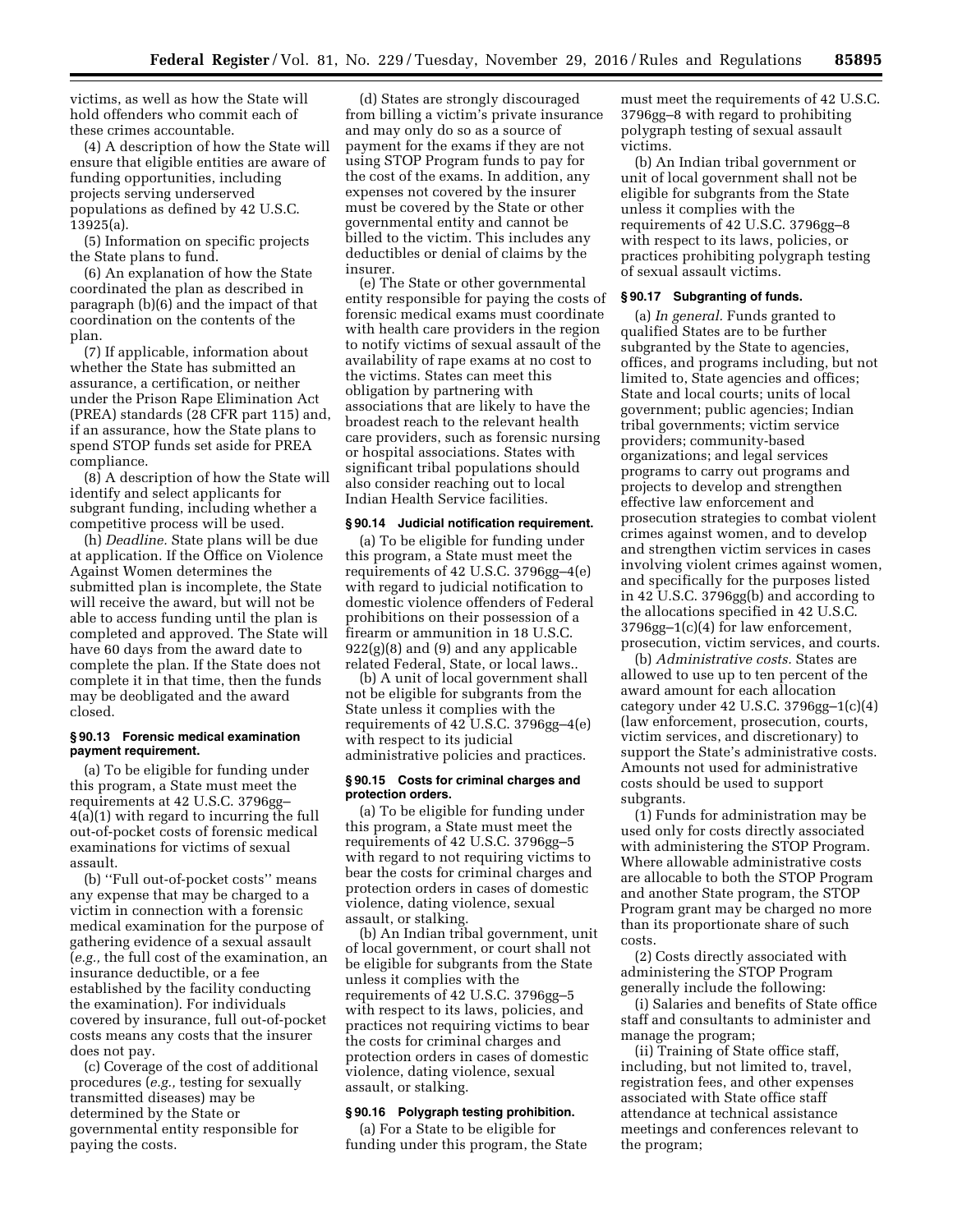(iii) Monitoring compliance of STOP Program subgrantees with Federal and State requirements, provision of technical assistance, and evaluation and assessment of program activities, including, but not limited to, travel, mileage, and other associated expenses;

(iv) Reporting and related activities necessary to meet Federal and State requirements;

(v) Program evaluation, including, but not limited to, surveys or studies that measure the effect or outcome of victim services;

(vi) Program audit costs and related activities necessary to meet Federal audit requirements for the STOP Program grant;

(vii) Technology-related costs, generally including for grant management systems, electronic communications systems and platforms (*e.g.,* Web pages and social media), geographic information systems, related equipment (*e.g.,* computers, software, facsimile and copying machines, and TTY/TDDs) and related technology support services necessary for administration of the program;

(viii) Memberships in organizations that support the management and administration of violence against women programs, except if such organizations engage in lobbying, and publications and materials such as curricula, literature, and protocols relevant to the management and administration of the program;

(ix) Strategic planning, including, but not limited to, the development of strategic plans, both service and financial, including conducting surveys and needs assessments;

(x) Coordination and collaboration efforts among relevant Federal, State, and local agencies and organizations to improve victim services;

(xi) Publications, including, but not limited to, developing, purchasing, printing, distributing training materials, victim services directories, brochures, and other relevant publications; and

(xii) General program improvements—enhancing overall State office operations relating to the program and improving the delivery and quality of STOP Program funded services throughout the State.

### **§ 90.18 Matching funds.**

(a) *In general.* Subject to certain exclusions, States are required to provide a 25-percent non-Federal match. This does not apply to territories. This 25-percent match may be cash or in-kind services. States are expected to submit written documentation that identifies the source of the match. Funds awarded to victim

service providers for victim services or to tribes are excluded from the total award amount for purposes of calculating match. This includes funds that are awarded under the ''discretionary'' allocation for victim services purposes and funds that are reallocated from other categories to victim services.

(b) *In-kind match.* In-kind match may include donations of expendable equipment; office supplies; workshop or education and training materials; work space; or the monetary value of time contributed by professional and technical personnel and other skilled and unskilled labor, if the services provided are an integral and necessary part of a funded project. Value for inkind match is guided by 2 CFR 200.306. The value placed on loaned equipment may not exceed its fair rental value. The value placed on donated services must be consistent with the rate of compensation paid for similar work in the organization or the labor market. Fringe benefits may be included in the valuation. Volunteer services must be documented and, to the extent feasible, supported by the same valuation methods used by the recipient organization for its own employees. The value of donated space may not exceed the fair rental value of comparable space, as established by an independent appraisal of comparable space and facilities in a privately owned building in the same locality. The value for donated supplies shall be reasonable and not exceed the fair market value at the time of the donation. The basis for determining the value of personal services, materials, equipment, and space must be documented.

(c) *Tribes and victim services providers.* States may not require match to be provided in subgrants for Indian tribes or victim services providers.

(d) *Waiver.* States may petition the Office on Violence Against Women for a waiver of match if they are able to adequately demonstrate financial need.

(1) *State match waiver.* States may apply for full or partial waivers of match by submitting specific documentation of financial need. Documentation must include the following:

(i) The sources of non-Federal funds available to the State for match and the amount available from each source, including in-kind match and match provided by subgrantees or other entities;

(ii) Efforts made by the State to obtain the matching funds, including, if applicable, letters from other State agencies stating that the funds available from such agencies may not be used for match;

(iii) The specific dollar amount or percentage waiver that is requested;

(iv) Cause and extent of the constraints on projected ability to raise violence against women program matching funds and changed circumstances that make past sources of match unavailable; and

(v) If applicable, specific evidence of economic distress, such as documentation of double-digit unemployment rates or designation as a Federal Emergency Management Agency-designated disaster area.

(vi) In a request for a partial waiver of match for a particular allocation, the State could provide letters from the entities under that allocation attesting to their financial hardship.

(2) *Demonstration of ability to provide violence against women matching funds.* The State must demonstrate how the submitted documentation affects the State's ability to provide violence against women matching funds. For example, if a State shows that across the board budget cuts have directly reduced violence against women funding by 20 percent, that State would be considered for a 20 percent waiver, not a full waiver. Reductions in Federal funds are not relevant to State match unless the State can show that the reduced Federal funding directly reduced available State violence against women funds.

(e) *Accountability.* All funds designated as match are restricted to the same uses as the program funds as set forth in 42 U.S.C. 3796gg(b) and must be expended within the grant period. The State must ensure that match is identified in a manner that guarantees its accountability during an audit.

#### **§ 90.19 Application content.**

(a) *Format.* Applications from the States for the STOP Program must be submitted as described in the annual solicitation. The Office on Violence Against Women will notify each State office as designated pursuant to § 90.11 when the annual solicitation is available. The solicitation will include guidance on how to prepare and submit an application for grants under this subpart.

(b) *Requirements.* The application shall include all information required under 42 U.S.C. 3796gg–1(d).

### **§ 90.21 Evaluation.**

(a) Recipients of funds under this subpart must agree to cooperate with Federally-sponsored evaluations of their projects.

(b) Recipients of STOP Program funds are strongly encouraged to develop a local evaluation strategy to assess the impact and effectiveness of the program